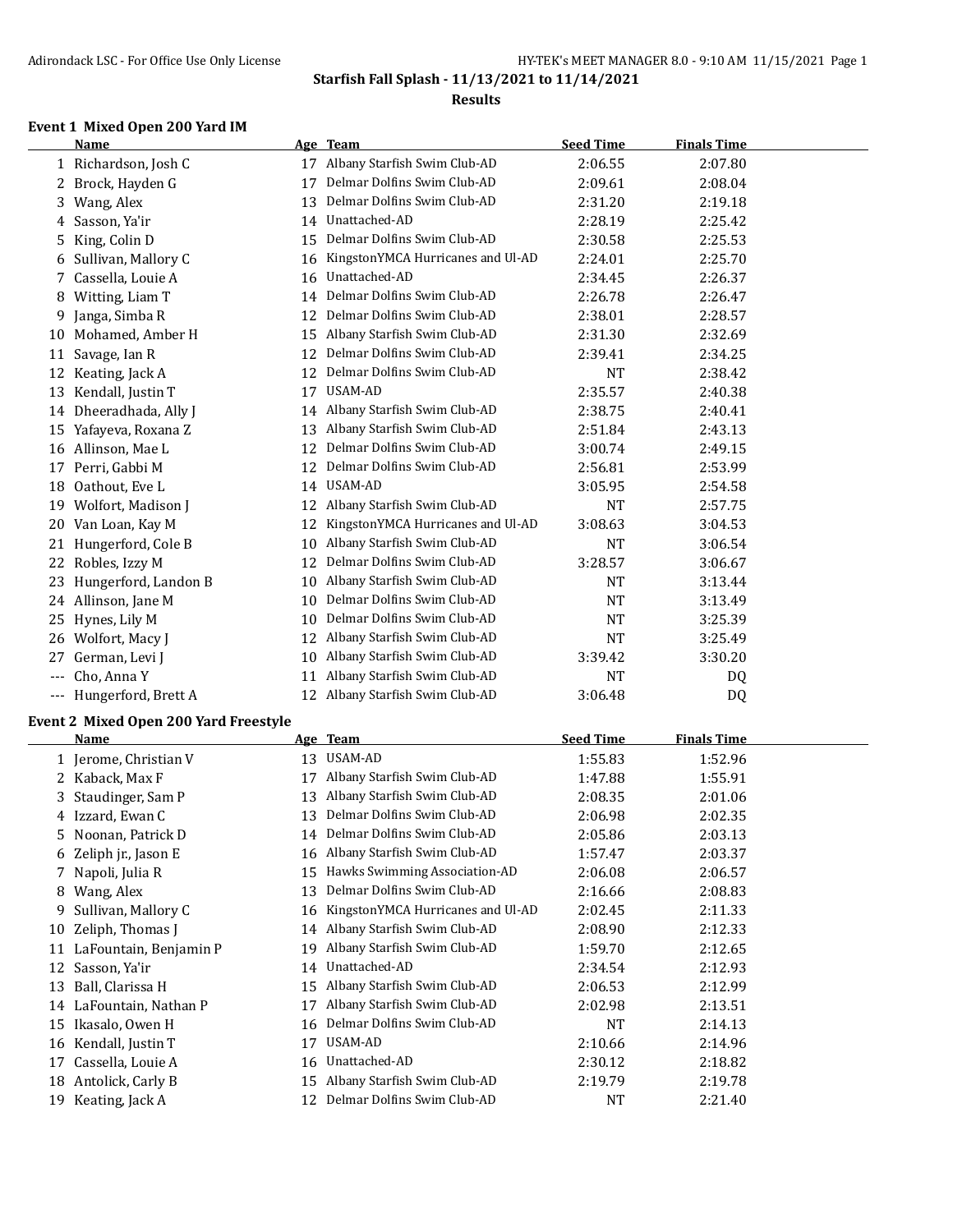#### **Results**

## **(Event 2 Mixed Open 200 Yard Freestyle)**

| Name                     | Age Team                               | <b>Seed Time</b> | <b>Finals Time</b> |  |
|--------------------------|----------------------------------------|------------------|--------------------|--|
| 20 LaFountain, Jackson P | Albany Starfish Swim Club-AD<br>13     | 2:40.33          | 2:23.48            |  |
| 21 Jerome, Jude C        | USAM-AD<br>11                          | 2:21.38          | 2:24.88            |  |
| 22 Cronlund, Miranda M   | Delmar Dolfins Swim Club-AD<br>13      | 2:21.63          | 2:25.08            |  |
| 23 Savage, Ian R         | Delmar Dolfins Swim Club-AD<br>12.     | 2:24.29          | 2:28.93            |  |
| 24 O'Connell, Brodie R   | Albany Starfish Swim Club-AD<br>14     | 2:35.26          | 2:29.61            |  |
| 25 Sancilio, Elizabeth G | Delmar Dolfins Swim Club-AD<br>11      | 2:41.52          | 2:30.86            |  |
| 26 Antolick, Ellen R     | Albany Starfish Swim Club-AD<br>13     | 2:28.52          | 2:34.48            |  |
| Oathout, Eve L<br>27     | 14 USAM-AD                             | 2:38.78          | 2:38.36            |  |
| 28 Grogan, Alyssa R      | Albany Starfish Swim Club-AD<br>14     | 2:55.99          | 2:38.43            |  |
| Robles, Izzy M<br>29.    | Delmar Dolfins Swim Club-AD<br>12      | 2:38.21          | 2:48.10            |  |
| 30 Relyea, Cade G        | Delmar Dolfins Swim Club-AD<br>11      | 2:49.81          | 2:48.28            |  |
| 31 German, Eli J         | Albany Starfish Swim Club-AD<br>10     | 2:54.03          | 2:49.45            |  |
| 32 Tirumala, Saanvi      | Albany Starfish Swim Club-AD<br>13     | <b>NT</b>        | 3:07.40            |  |
| Van Loan, Rory R<br>33   | KingstonYMCA Hurricanes and Ul-AD<br>g | <b>NT</b>        | 3:08.33            |  |
| 34 Turan, Izzy R         | USAM-AD<br>15                          | NT               | 3:14.32            |  |

## **Event 3 Mixed Open 200 Yard Breaststroke**

|       | <b>Name</b>          |    | Age Team                          | <b>Seed Time</b> | <b>Finals Time</b> |  |
|-------|----------------------|----|-----------------------------------|------------------|--------------------|--|
|       | 1 Richardson, Josh C | 17 | Albany Starfish Swim Club-AD      | 2:28.31          | 2:32.87            |  |
|       | Wang, Alex           | 13 | Delmar Dolfins Swim Club-AD       | 2:47.17          | 2:36.75            |  |
| 3     | Hershberg, Jacob C   | 13 | Delmar Dolfins Swim Club-AD       | NT               | 2:39.73            |  |
| 4     | Janga, Simba R       | 12 | Delmar Dolfins Swim Club-AD       | 2:57.92          | 2:41.08            |  |
| 5.    | Sullivan, Mallory C  | 16 | KingstonYMCA Hurricanes and Ul-AD | 2:44.26          | 2:48.78            |  |
| 6     | Gerstler, Kelsey N   | 16 | Albany Starfish Swim Club-AD      | 2:52.78          | 2:53.39            |  |
|       | 7 Fink, Jayme S      | 16 | Albany Starfish Swim Club-AD      | 2:41.53          | 2:55.48            |  |
| 8     | Allinson, Mae L      | 12 | Delmar Dolfins Swim Club-AD       | 3:04.20          | 3:00.70            |  |
| 9     | Yafayeva, Roxana Z   | 13 | Albany Starfish Swim Club-AD      | NT               | 3:08.44            |  |
| 10    | Antolick, Ellen R    | 13 | Albany Starfish Swim Club-AD      | 3:02.24          | 3:13.53            |  |
| 11    | Perri, Gabbi M       | 12 | Delmar Dolfins Swim Club-AD       | 3:11.74          | 3:19.05            |  |
| 12    | Kendall, Justin T    | 17 | USAM-AD                           | 3:06.01          | 3:19.16            |  |
| 13    | Relyea, Cade G       | 11 | Delmar Dolfins Swim Club-AD       | 3:18.88          | 3:19.23            |  |
| 14    | Hungerford, Brett A  | 12 | Albany Starfish Swim Club-AD      | NT               | 3:19.57            |  |
| 15    | German, Eli J        | 10 | Albany Starfish Swim Club-AD      | <b>NT</b>        | 3:25.77            |  |
| 16    | Hungerford, Cole B   | 10 | Albany Starfish Swim Club-AD      | NT               | 3:35.06            |  |
| 17    | Hungerford, Landon B | 10 | Albany Starfish Swim Club-AD      | <b>NT</b>        | 3:38.50            |  |
| 18    | German, Levi J       | 10 | Albany Starfish Swim Club-AD      | 3:56.58          | 3:42.09            |  |
| 19    | Van Loan, Kay M      | 12 | KingstonYMCA Hurricanes and Ul-AD | NT               | 3:50.24            |  |
| 20    | Van Loan, Rory R     | 9  | KingstonYMCA Hurricanes and Ul-AD | NT               | 3:52.99            |  |
| $---$ | Witting, Liam T      |    | 14 Delmar Dolfins Swim Club-AD    | 2:52.69          | DQ                 |  |

#### **Event 4 Mixed Open 200 Yard Backstroke**

| Name                  | Age Team                         | <b>Seed Time</b> | <b>Finals Time</b> |  |
|-----------------------|----------------------------------|------------------|--------------------|--|
| 1 Kaback, Max F       | Albany Starfish Swim Club-AD     | 1:55.28          | 2:09.30            |  |
| 2 Jerome, Christian V | 13 USAM-AD                       | 2:16.72          | 2:17.10            |  |
| 3 Napoli, Julia R     | 15 Hawks Swimming Association-AD | 2:25.74          | 2:17.81            |  |
| 4 Zeliph, Thomas J    | 14 Albany Starfish Swim Club-AD  | 2:19.36          | 2:21.69            |  |
| 5 King, Colin D       | 15 Delmar Dolfins Swim Club-AD   | 2:28.45          | 2:23.37            |  |
| 6 Ikasalo, Owen H     | 16 Delmar Dolfins Swim Club-AD   | 2:21.23          | 2:24.12            |  |
| 7 Wang, Alex          | 13 Delmar Dolfins Swim Club-AD   | 2:41.45          | 2:24.29            |  |
| 8 Noonan, Patrick D   | 14 Delmar Dolfins Swim Club-AD   | 2:23.53          | 2:26.53            |  |
| 9 Ball, Clarissa H    | 15 Albany Starfish Swim Club-AD  | 2:23.18          | 2:30.26            |  |
| 10 Savage, Ian R      | Delmar Dolfins Swim Club-AD      | 2:49.39          | 2:34.17            |  |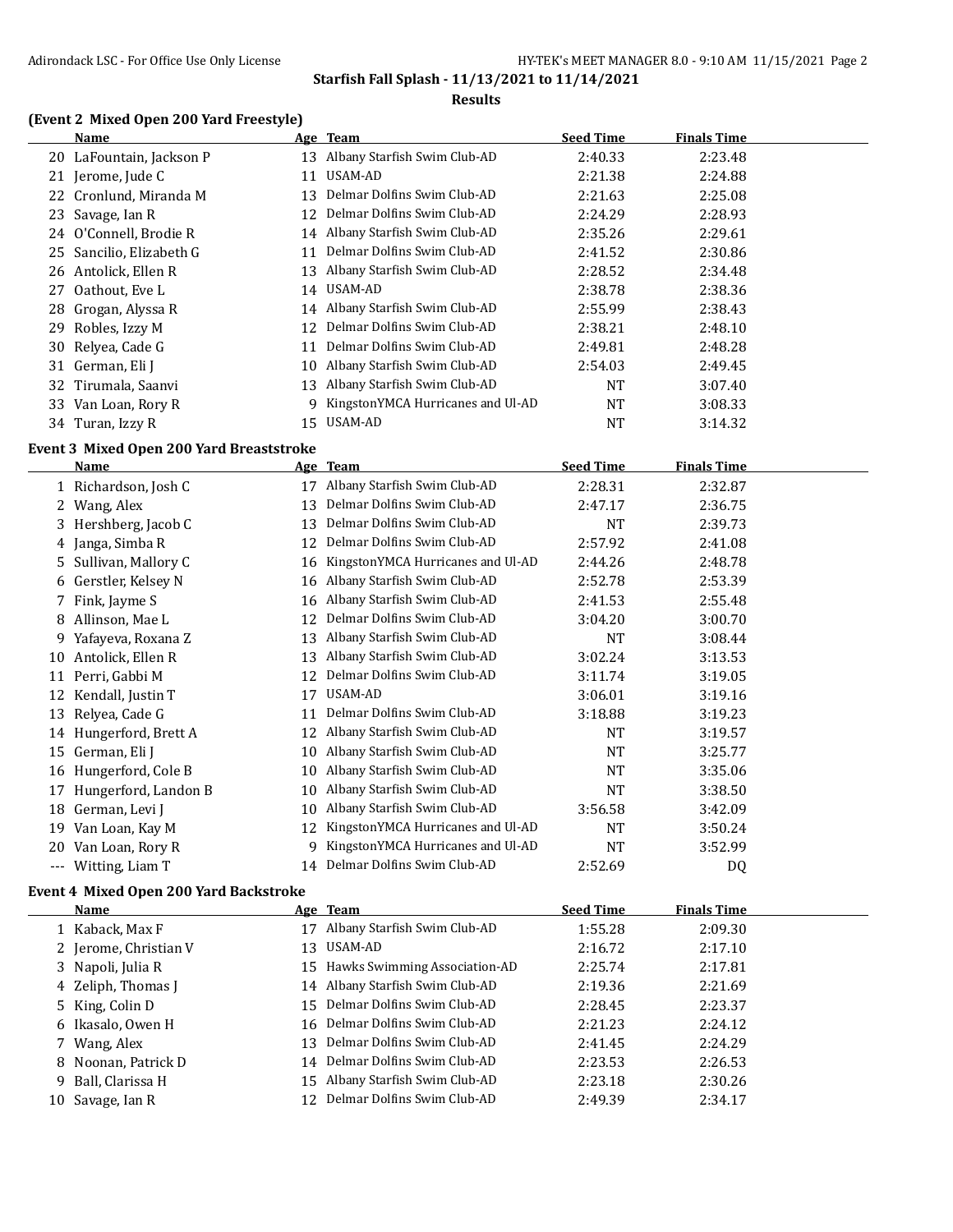#### **Results**

## **(Event 4 Mixed Open 200 Yard Backstroke)**

|    | <b>Name</b>                                  |    | Age Team                             | <b>Seed Time</b> | <b>Finals Time</b> |
|----|----------------------------------------------|----|--------------------------------------|------------------|--------------------|
|    | 11 Yafayeva, Roxana Z                        |    | 13 Albany Starfish Swim Club-AD      | 2:35.39          | 2:34.60            |
| 12 | Janga, Simba R                               | 12 | Delmar Dolfins Swim Club-AD          | 2:40.28          | 2:38.75            |
| 13 | Cronlund, Miranda M                          | 13 | Delmar Dolfins Swim Club-AD          | 2:39.76          | 2:39.98            |
| 14 | Ball, Ana A                                  | 14 | Albany Starfish Swim Club-AD         | 2:47.16          | 2:40.00            |
| 15 | Antolick, Carly B                            | 15 | Albany Starfish Swim Club-AD         | NT               | 2:41.30            |
| 16 | Keating, Jack A                              | 12 | Delmar Dolfins Swim Club-AD          | NT               | 2:41.45            |
| 17 | Sancilio, Elizabeth G                        | 11 | Delmar Dolfins Swim Club-AD          | 2:48.81          | 2:43.56            |
| 18 | Jerome, Jude C                               | 11 | <b>USAM-AD</b>                       | 3:10.08          | 2:44.45            |
| 19 | LaFountain, Jackson P                        | 13 | Albany Starfish Swim Club-AD         | 3:27.52          | 2:46.46            |
| 20 | Perri, Gabbi M                               | 12 | Delmar Dolfins Swim Club-AD          | 2:49.18          | 2:55.35            |
|    | 21 Oathout, Eve L                            |    | 14 USAM-AD                           | NT               | 3:01.68            |
| 22 | German, Levi J                               | 10 | Albany Starfish Swim Club-AD         | <b>NT</b>        | 3:04.81            |
| 23 | Grogan, Alyssa R                             | 14 | Albany Starfish Swim Club-AD         | NT               | 3:05.03            |
|    | 24 Robles, Izzy M                            | 12 | Delmar Dolfins Swim Club-AD          | 3:06.40          | 3:09.51            |
| 25 | Van Loan, Kay M                              | 12 | KingstonYMCA Hurricanes and Ul-AD    | 3:07.93          | 3:09.79            |
| 26 | O'Connell, Brodie R                          | 14 | Albany Starfish Swim Club-AD         | NT               | 3:25.84            |
|    | 27 Turan, Izzy R                             |    | 15 USAM-AD                           | <b>NT</b>        | 3:32.22            |
|    | <b>Event 5 Mixed Open 200 Yard Butterfly</b> |    |                                      |                  |                    |
|    | Name                                         |    | Age Team                             | <b>Seed Time</b> | <b>Finals Time</b> |
|    | 1 Jerome, Christian V                        |    | 13 USAM-AD                           | 2:00.95          | 2:02.68            |
|    | 2 Brock, Hayden G                            | 17 | Delmar Dolfins Swim Club-AD          | 2:10.00          | 2:15.41            |
| 3  | Izzard, Ewan C                               | 13 | Delmar Dolfins Swim Club-AD          | 2:28.85          | 2:27.60            |
|    | 4 LaFountain, Benjamin P                     | 19 | Albany Starfish Swim Club-AD         | 2:13.21          | 2:29.27            |
| 5  | Ikasalo, Owen H                              | 16 | Delmar Dolfins Swim Club-AD          | NT               | 2:32.21            |
|    | LaFountain, Nathan P                         |    | 17 Albany Starfish Swim Club-AD      | 2:17.33          | 2:36.99            |
| 6  | 7 Yafayeva, Roxana Z                         | 13 | Albany Starfish Swim Club-AD         | 2:51.29          | 3:04.31            |
| 8  | Jerome, Jude C                               | 11 | USAM-AD                              | <b>NT</b>        | 3:17.54            |
|    | 9 German, Eli J                              | 10 | Albany Starfish Swim Club-AD         | <b>NT</b>        | 3:28.47            |
|    |                                              |    |                                      |                  |                    |
|    | Event 6 Mixed Open 400 Yard IM               |    |                                      |                  |                    |
|    | Name                                         |    | Age Team                             | <b>Seed Time</b> | <b>Finals Time</b> |
|    | 1 Hershberg, Jacob C                         |    | 13 Delmar Dolfins Swim Club-AD       | NT               | 4:50.08            |
|    | 2 Staudinger, Sam P                          |    | 13 Albany Starfish Swim Club-AD      | 5:17.44          | 5:03.79            |
| 3  | Zeliph jr., Jason E                          |    | 16 Albany Starfish Swim Club-AD      | 5:02.39          | 5:07.89            |
|    | 4 Noonan, Patrick D                          | 14 | Delmar Dolfins Swim Club-AD          | NT               | 5:15.34            |
| 5  | Fink, Jayme S                                |    | 16 Albany Starfish Swim Club-AD      | 5:24.37          | 5:18.52            |
| 6  | Gerstler, Kelsey N                           |    | 16 Albany Starfish Swim Club-AD      | 6:25.72          | 5:24.97            |
|    | 7 Witting, Liam T                            |    | 14 Delmar Dolfins Swim Club-AD       | NT               | 5:29.19            |
| 8  | Mohamed, Amber H                             |    | 15 Albany Starfish Swim Club-AD      | <b>NT</b>        | 5:30.43            |
|    | 9 Van Loan, Kay M                            |    | 12 KingstonYMCA Hurricanes and Ul-AD | NT               | 6:41.89            |
|    | Event 7 Mixed 12 & Under 100 Yard IM         |    |                                      |                  |                    |
|    | Name                                         |    | Age Team                             | <b>Seed Time</b> | <b>Finals Time</b> |
|    | 1 Janga, Simba R                             |    | 12 Delmar Dolfins Swim Club-AD       | 1:09.20          | 1:09.16            |
|    | 2 Savage, Ian R                              |    | 12 Delmar Dolfins Swim Club-AD       | 1:15.78          | 1:11.21            |
| 3  | Keating, Jack A                              |    | 12 Delmar Dolfins Swim Club-AD       | 1:18.76          | 1:12.28            |
| 4  | Laurie, Josephine S                          |    | 12 Hawks Swimming Association-AD     | 1:28.46          | 1:12.70            |
| 5  | MacLeod, Angelina M                          |    | 12 USAM-AD                           | 1:14.42          | 1:14.98            |
| 6  | Jabour, Rocco S                              |    | 12 USAM-AD                           | 1:15.98          | 1:15.32            |
| 7  | Allinson, Mae L                              |    | 12 Delmar Dolfins Swim Club-AD       | 1:19.38          | 1:15.95            |
| 8  | Jerome, Jude C                               |    | 11 USAM-AD                           | 1:17.82          | 1:18.51            |
|    |                                              |    |                                      |                  |                    |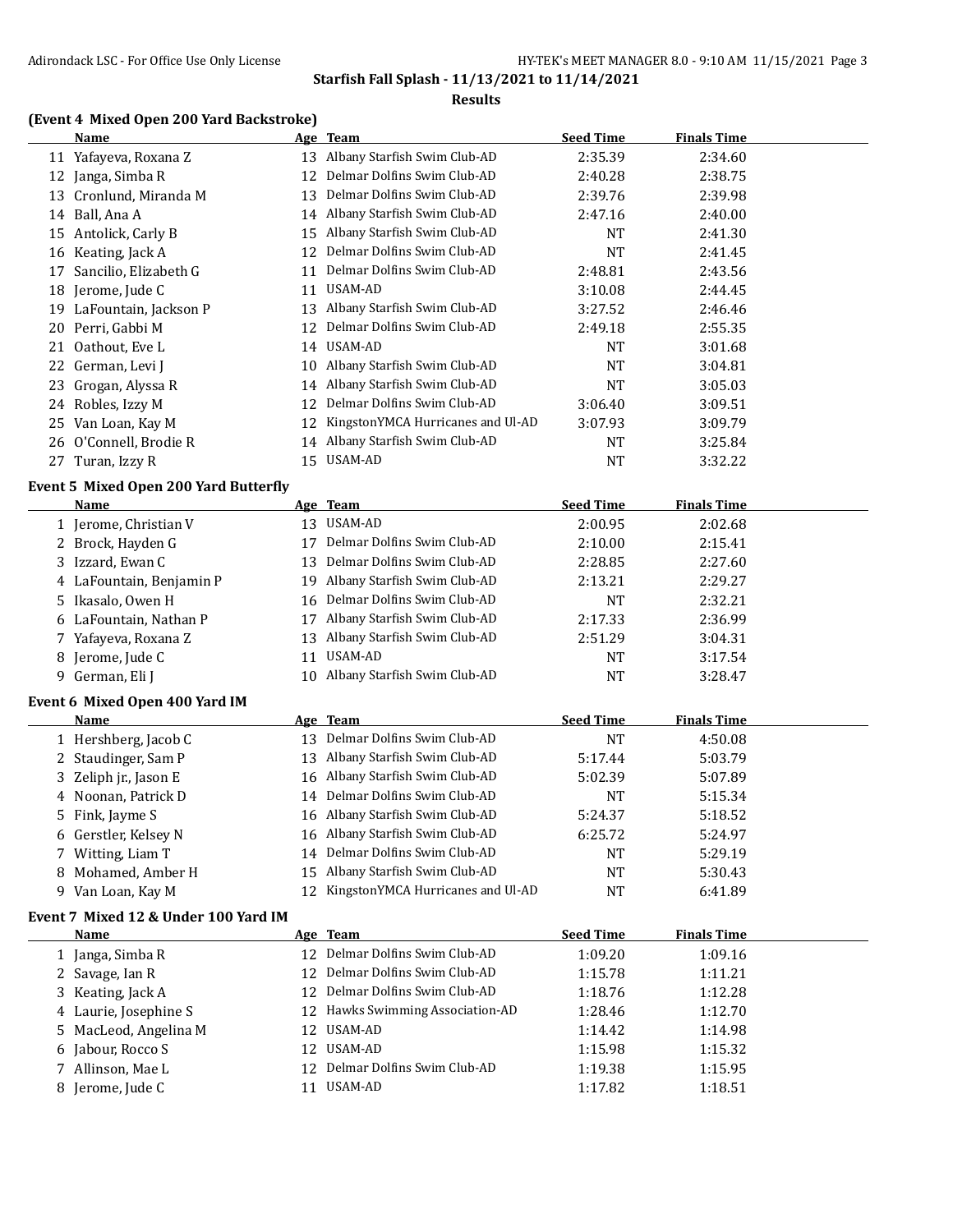#### **Results**

#### **(Event 7 Mixed 12 & Under 100 Yard IM)**

|       | <b>Name</b>                                         |    | Age Team                          | <b>Seed Time</b> | <b>Finals Time</b> |  |
|-------|-----------------------------------------------------|----|-----------------------------------|------------------|--------------------|--|
|       | 9 German, Eli J                                     |    | 10 Albany Starfish Swim Club-AD   | 1:23.62          | 1:19.22            |  |
|       | 10 Meyer, Penelope H                                | 12 | Delmar Dolfins Swim Club-AD       | 1:22.57          | 1:20.33            |  |
|       | 11 Dunbar, May R                                    |    | 12 USAM-AD                        | 1:21.71          | 1:21.07            |  |
|       | 12 Hungerford, Brett A                              |    | 12 Albany Starfish Swim Club-AD   | 1:22.28          | 1:25.14            |  |
|       | 13 Hungerford, Cole B                               | 10 | Albany Starfish Swim Club-AD      | 1:27.31          | 1:25.39            |  |
|       | 14 Cho, Anna Y                                      | 11 | Albany Starfish Swim Club-AD      | 1:30.50          | 1:25.68            |  |
| 15    | Skuza, Alex A                                       | 12 | Delmar Dolfins Swim Club-AD       | 1:32.77          | 1:26.63            |  |
|       | 16 Villaume, Emma F                                 | 12 | Albany Starfish Swim Club-AD      | NT               | 1:26.77            |  |
|       | 17 Ho, Sophie                                       | 12 | Delmar Dolfins Swim Club-AD       | 1:30.15          | 1:26.91            |  |
|       | 18 Padula, Emma R                                   | 10 | Delmar Dolfins Swim Club-AD       | 1:30.03          | 1:27.21            |  |
| 19    | Campbell, JT T                                      | 10 | USAM-AD                           | 1:30.52          | 1:27.37            |  |
|       | 20 Hungerford, Landon B                             | 10 | Albany Starfish Swim Club-AD      | 1:34.54          | 1:28.52            |  |
|       | 21 MacLeod, Addison M                               | 10 | USAM-AD                           | 1:31.05          | 1:28.75            |  |
|       | 22 Winrow, Cole C                                   | 12 | KingstonYMCA Hurricanes and Ul-AD | 1:32.18          | 1:29.02            |  |
|       | 23 Hou, Irena Y                                     | 9  | Delmar Dolfins Swim Club-AD       | 1:31.35          | 1:31.26            |  |
|       | 24 Van Loan, Rory R                                 | 9  | KingstonYMCA Hurricanes and Ul-AD | 1:36.24          | 1:32.29            |  |
|       | 25 German, Levi J                                   | 10 | Albany Starfish Swim Club-AD      | 1:36.72          | 1:32.41            |  |
|       | 26 McIntyre, Mary J                                 | 12 | Hawks Swimming Association-AD     | 1:31.80          | 1:34.85            |  |
|       | 27 Pace, Logan J                                    | 10 | Snapper Swim Club-NE              | 1:31.65          | 1:35.09            |  |
| 28    | Zeliph, Jack H                                      | 11 | Albany Starfish Swim Club-AD      | 1:34.86          | 1:36.54            |  |
| 29    | Zasada, Nate I                                      | 12 | Albany Starfish Swim Club-AD      | NT               | 1:37.87            |  |
|       | 30 Moore, Grace F                                   | 9  | Delmar Dolfins Swim Club-AD       | 1:44.28          | 1:40.07            |  |
|       | 31 Fleury-Belman, Mirabelle M                       | 12 | Snapper Swim Club-NE              | NT               | 1:40.08            |  |
| 32    | Cococcia, Mirabella A                               | 11 | Albany Starfish Swim Club-AD      | 1:51.08          | 1:44.72            |  |
| 33    | Bhatnagar, Sahana                                   | 10 | USAM-AD                           | NT               | 2:02.59            |  |
| ---   | Toomajian, Stella T                                 | 11 | USAM-AD                           | NT               | DQ                 |  |
| $---$ | Fiorillo, Claire E                                  | 9  | Snapper Swim Club-NE              | <b>NT</b>        | DQ                 |  |
|       | Smoote-Keeler, Isabella C                           | 12 | Albany Starfish Swim Club-AD      | 1:40.73          | DQ                 |  |
| $---$ | Miller, Braelyn G                                   | 10 | Snapper Swim Club-NE              | 2:09.16          | DQ                 |  |
|       | --- Bhatnagar, Jaiden                               | 11 | USAM-AD                           | NT               | DQ                 |  |
|       | Event 8 Mixed 8 & Under 25 Yard Freestyle           |    |                                   |                  |                    |  |
|       | Name                                                |    | <u>Age Team</u>                   | <b>Seed Time</b> | <b>Finals Time</b> |  |
|       | 1 Williams, Tyler J                                 |    | 8 Albany Starfish Swim Club-AD    | NT               | 19.25              |  |
|       | 2 Keller, Catherine E                               |    | Albany Starfish Swim Club-AD      | NT               | 21.42              |  |
|       | 3 Trinsey, Hana G                                   |    | 7 Albany Starfish Swim Club-AD    | <b>NT</b>        | 23.43              |  |
|       | McCoy, Paityn E                                     |    | Albany Starfish Swim Club-AD      | <b>NT</b>        | 24.29              |  |
| 5     | McIntyre, Ruby S                                    | 8  | Hawks Swimming Association-AD     | 27.25            | 26.00              |  |
|       | 6 Regan, Henry G                                    | 8  | Albany Starfish Swim Club-AD      | NT               | 26.59              |  |
|       | 7 Kenney, Sage S                                    | 7  | Hawks Swimming Association-AD     | 29.31            | 27.63              |  |
|       | 8 McCoy, Parker C                                   | 6  | Albany Starfish Swim Club-AD      | NT               | 28.16              |  |
| 9     | Cole, Wyatt K                                       | 8  | Hawks Swimming Association-AD     | <b>NT</b>        | 30.17              |  |
|       | 10 King, Roberta C                                  | 7  | <b>USAM-AD</b>                    | <b>NT</b>        | 31.59              |  |
|       | 11 Kiehle, Molly J                                  | 7  | USAM-AD                           | <b>NT</b>        | 44.79              |  |
|       |                                                     |    |                                   |                  |                    |  |
|       | Event 9 Mixed 9-12 50 Yard Freestyle<br><b>Name</b> |    | Age Team                          | <b>Seed Time</b> | <b>Finals Time</b> |  |
|       | 1 Savage, Ian R                                     |    | 12 Delmar Dolfins Swim Club-AD    | 30.20            | 28.36              |  |

| 1 Savage, Ian R       | Delmar Dolfins Swim Club-AD<br>12. | 30.20 | 28.36 |  |
|-----------------------|------------------------------------|-------|-------|--|
| 2 Keating, Jack A     | 12 Delmar Dolfins Swim Club-AD     | 28.82 | 28.94 |  |
| 3 MacLeod, Angelina M | 12 USAM-AD                         | 29.37 | 29.80 |  |
| 4 German, Eli J       | 10 Albany Starfish Swim Club-AD    | 30.71 | 30.23 |  |
| 5 Jerome, Jude C      | USAM-AD                            | 29.46 | 30.70 |  |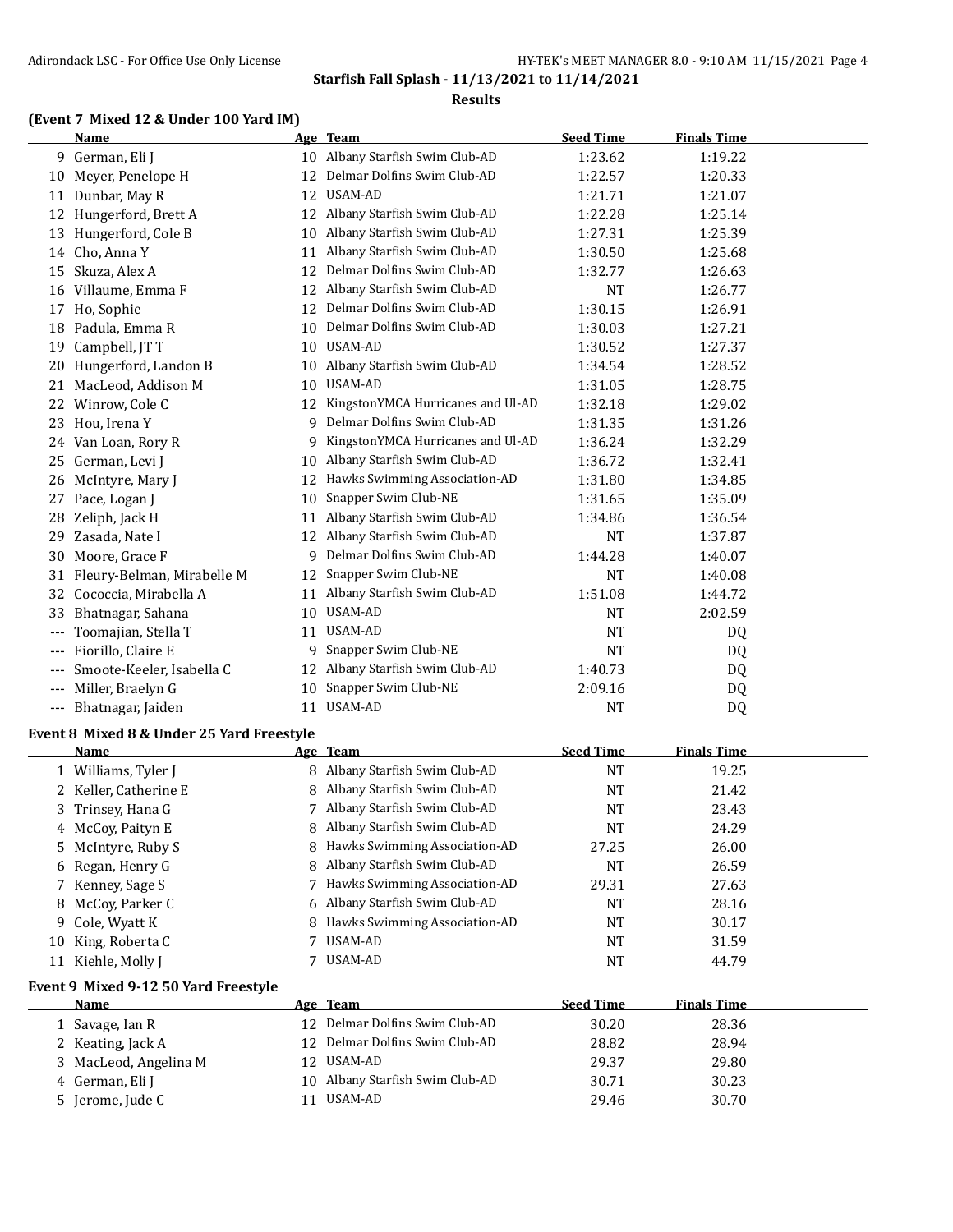**Starfish Fall Splash - 11/13/2021 to 11/14/2021 Results**

## **(Event 9 Mixed 9-12 50 Yard Freestyle)**

|    | <b>Name</b>                |    | Age Team                          | <b>Seed Time</b> | <b>Finals Time</b> |  |
|----|----------------------------|----|-----------------------------------|------------------|--------------------|--|
|    | 6 Gaffney, Chloe E         |    | 12 Hawks Swimming Association-AD  | 31.03            | 30.99              |  |
|    | 7 Dunbar, May R            | 12 | USAM-AD                           | 18.12            | 31.09              |  |
| 8  | Choi, Ari                  | 12 | Delmar Dolfins Swim Club-AD       | NT               | 31.52              |  |
|    | 9 Hungerford, Brett A      | 12 | Albany Starfish Swim Club-AD      | 33.61            | 32.02              |  |
| 10 | Dunbar, Georgia B          | 12 | USAM-AD                           | 31.31            | 32.33              |  |
|    | 11 Van Loan, Kay M         | 12 | KingstonYMCA Hurricanes and Ul-AD | 32.31            | 33.24              |  |
|    | 12 Robles, Izzy M          | 12 | Delmar Dolfins Swim Club-AD       | 33.00            | 33.53              |  |
| 13 | Meyer, Penelope H          | 12 | Delmar Dolfins Swim Club-AD       | 34.00            | 33.66              |  |
|    | *14 Livak, Sadie M         | 12 | Snapper Swim Club-NE              | 33.11            | 33.67              |  |
|    | *14 Franco III, Victor E   | 12 | Delmar Dolfins Swim Club-AD       | 33.51            | 33.67              |  |
|    | 16 Villaume, Emma F        | 12 | Albany Starfish Swim Club-AD      | 35.25            | 34.54              |  |
|    | 17 Relyea, Cade G          | 11 | Delmar Dolfins Swim Club-AD       | 35.04            | 34.64              |  |
| 18 | Winrow, Cole C             | 12 | KingstonYMCA Hurricanes and Ul-AD | 33.76            | 34.74              |  |
| 19 | Gandla, Mahika R           | 12 | Albany Starfish Swim Club-AD      | NT               | 35.01              |  |
| 20 | Salisbury, Kaitlyn E       | 12 | Delmar Dolfins Swim Club-AD       | 35.13            | 35.15              |  |
|    | 21 Van Loan, Rory R        | 9  | KingstonYMCA Hurricanes and Ul-AD | 36.26            | 35.16              |  |
| 22 | MacLeod, Addison M         | 10 | USAM-AD                           | 33.86            | 35.24              |  |
|    | 23 Hynes, Lily M           | 10 | Delmar Dolfins Swim Club-AD       | 36.77            | 35.58              |  |
|    | 24 Choi, Ria               | 9  | Delmar Dolfins Swim Club-AD       | NT               | 35.71              |  |
|    | 25 Allinson, Jane M        | 10 | Delmar Dolfins Swim Club-AD       | 35.71            | 35.82              |  |
|    | 26 Williams, Isabella R    |    | 12 Albany Starfish Swim Club-AD   | 42.47            | 36.63              |  |
|    | 27 Dai, Chloe              | 12 | Delmar Dolfins Swim Club-AD       | 37.65            | 36.80              |  |
|    | 28 Padula, Anthony C       |    | 12 Delmar Dolfins Swim Club-AD    | 49.85            | 37.06              |  |
|    | 29 LaFountain, Levi P      | 11 | Albany Starfish Swim Club-AD      | 41.73            | 37.10              |  |
| 30 | Zasada, Nate I             |    | 12 Albany Starfish Swim Club-AD   | 36.71            | 37.18              |  |
| 31 | Wolfort, Macy J            | 12 | Albany Starfish Swim Club-AD      | 35.80            | 37.28              |  |
|    | 32 Zeliph, Jack H          | 11 | Albany Starfish Swim Club-AD      | 36.67            | 37.30              |  |
|    | 33 Preston, Alex P         | 10 | Hawks Swimming Association-AD     | 41.10            | 37.57              |  |
|    | 34 Farrell, Macayla M      | 12 | Albany Starfish Swim Club-AD      | 42.60            | 37.64              |  |
| 35 | Fleury-Belman, Mirabelle M | 12 | Snapper Swim Club-NE              | 37.02            | 37.69              |  |
|    | 36 Hussar, Jake A          | 12 | Delmar Dolfins Swim Club-AD       | 35.49            | 37.73              |  |
|    | 37 Zhang, Alice Z          | 12 | Albany Starfish Swim Club-AD      | 39.16            | 38.28              |  |
| 38 | Smoote-Keeler, Isabella C  | 12 | Albany Starfish Swim Club-AD      | 37.44            | 38.29              |  |
| 39 | Campbell, JT T             | 10 | USAM-AD                           | 37.22            | 38.49              |  |
| 40 | Moore, Grace F             | 9  | Delmar Dolfins Swim Club-AD       | 39.73            | 38.53              |  |
|    | 41 Bhatnagar, Jaiden       |    | 11 USAM-AD                        | NT               | 38.64              |  |
|    | 42 Mirel, Alex H           | 9. | Albany Starfish Swim Club-AD      | 39.71            | 38.72              |  |
| 43 | German, Levi J             | 10 | Albany Starfish Swim Club-AD      | 36.52            | 38.78              |  |
| 44 | Vigue, Mackenzie L         | 11 | Snapper Swim Club-NE              | 41.24            | 38.88              |  |
| 45 | Toomajian, Stella T        | 11 | USAM-AD                           | <b>NT</b>        | 39.17              |  |
| 46 | Guntert, Blake E           | 9  | Albany Starfish Swim Club-AD      | 40.06            | 39.19              |  |
| 47 | Bryant, Mia V              | 11 | Delmar Dolfins Swim Club-AD       | <b>NT</b>        | 39.50              |  |
| 48 | Pace, Logan J              | 10 | Snapper Swim Club-NE              | 36.12            | 39.53              |  |
| 49 | Fiorillo, Claire E         | 9  | Snapper Swim Club-NE              | 39.53            | 39.63              |  |
| 50 | Engels, Mikey M            | 9  | Delmar Dolfins Swim Club-AD       | 44.83            | 39.69              |  |
| 51 | Woo, Daniel D              | 10 | Delmar Dolfins Swim Club-AD       | NT               | 40.15              |  |
| 52 | Stevens, Carolann B        | 10 | Hawks Swimming Association-AD     | <b>NT</b>        | 40.31              |  |
| 53 | Gandla, Dhruva J           | 10 | Albany Starfish Swim Club-AD      | NT               | 40.34              |  |
| 54 | Mueller, Charlotte S       | 10 | Delmar Dolfins Swim Club-AD       | NT               | 40.92              |  |
| 55 | Poricanin, Asha            | 10 | Delmar Dolfins Swim Club-AD       | 47.56            | 42.12              |  |
| 56 | Cococcia, Cameron A        | 9  | Albany Starfish Swim Club-AD      | 46.95            | 42.25              |  |
|    | 57 Padula, Andrew C        | 9. | Delmar Dolfins Swim Club-AD       | <b>NT</b>        | 42.49              |  |
|    |                            |    |                                   |                  |                    |  |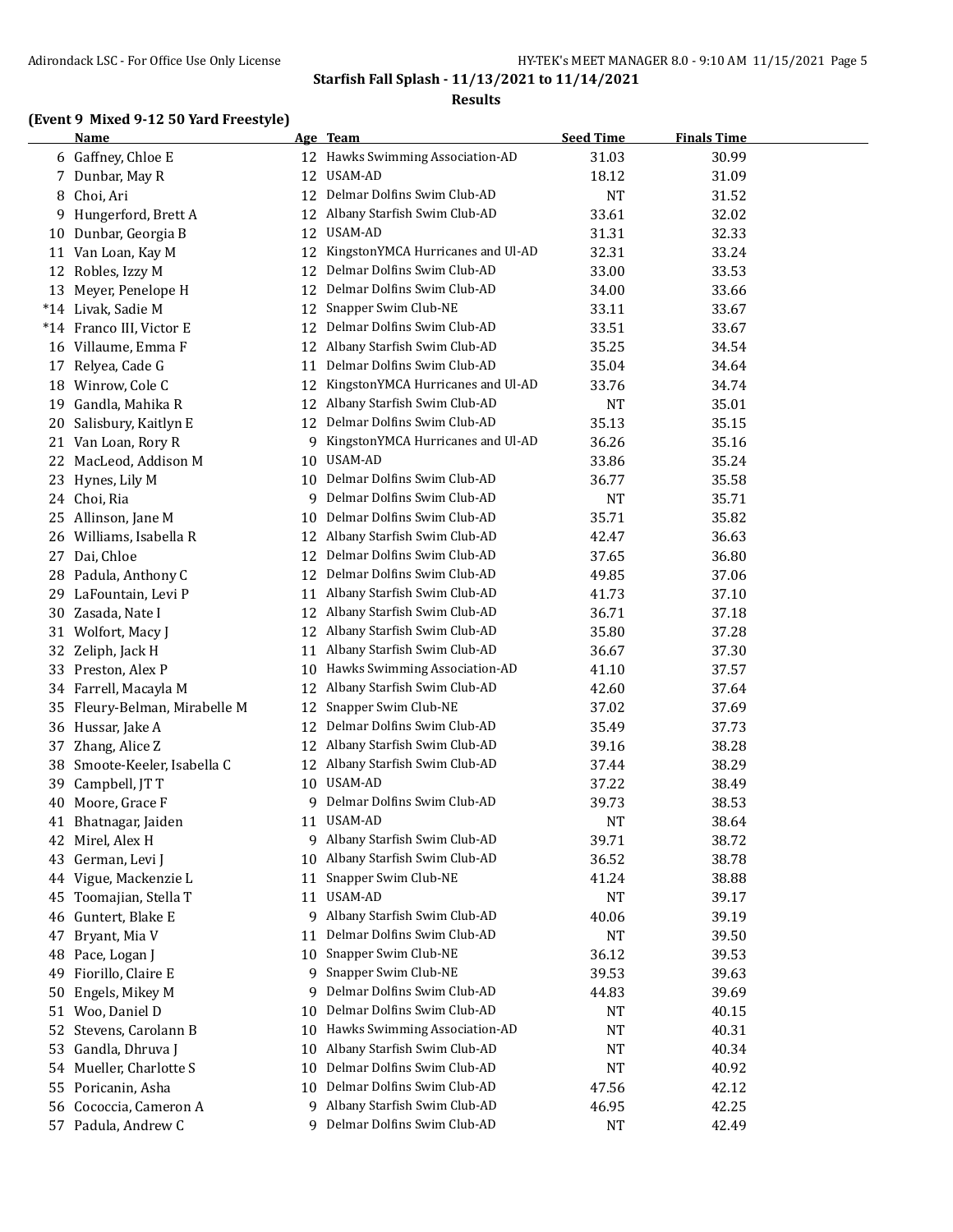#### **Results**

## **(Event 9 Mixed 9-12 50 Yard Freestyle)**

|       | Name                  |    | Age Team                      | <b>Seed Time</b> | <b>Finals Time</b> |  |
|-------|-----------------------|----|-------------------------------|------------------|--------------------|--|
| 58    | Gibson, Aliyah R      | 10 | Albany Starfish Swim Club-AD  | 43.06            | 42.77              |  |
| 59    | Kiehle, Jack B        | 9  | USAM-AD                       | 45.90            | 43.83              |  |
| 60    | Vondra, Emily G       | 11 | Hawks Swimming Association-AD | 42.07            | 44.46              |  |
| 61    | Bhatnagar, Sahana     | 10 | USAM-AD                       | NT               | 44.81              |  |
| 62    | Deitz, Ellie J        | 10 | Albany Starfish Swim Club-AD  | <b>NT</b>        | 45.11              |  |
| 63    | Ruff, Mikaella K      | 10 | Albany Starfish Swim Club-AD  | 44.11            | 46.09              |  |
| 64    | Pagnotta, Lorenzo P   | 11 | Albany Starfish Swim Club-AD  | 49.93            | 47.72              |  |
| 65    | Chan, Isaac           | 10 | Delmar Dolfins Swim Club-AD   | NT               | 47.88              |  |
| 66    | Tirumala, Saharsh     | 10 | Albany Starfish Swim Club-AD  | 45.30            | 47.95              |  |
| 67    | Martorana, Lucy M     | 10 | Albany Starfish Swim Club-AD  | NT               | 48.45              |  |
| 68    | Miller, Braelyn G     | 10 | Snapper Swim Club-NE          | 42.54            | 49.92              |  |
| 69    | Luke, Carly M         | 10 | USAM-AD                       | <b>NT</b>        | 52.97              |  |
| 70    | Montanini, Alice      | q  | Delmar Dolfins Swim Club-AD   | <b>NT</b>        | 54.17              |  |
|       | Dellenbaugh, Phoebe E | 10 | Delmar Dolfins Swim Club-AD   | <b>NT</b>        | 56.34              |  |
| $---$ | Guntert, Ashton J     | 12 | Albany Starfish Swim Club-AD  | 32.88            | DQ                 |  |

#### **Event 10 Mixed 8 & Under 25 Yard Breaststroke**

| <b>Name</b>             | Age Team                        | <b>Seed Time</b> | <b>Finals Time</b> |  |
|-------------------------|---------------------------------|------------------|--------------------|--|
| 1 Kenney, Sage S        | 7 Hawks Swimming Association-AD | 36.00            | 39.76              |  |
| --- McCoy, Paityn E     | 8 Albany Starfish Swim Club-AD  | NT               | DQ                 |  |
| --- Trinsey, Hana G     | Albany Starfish Swim Club-AD    | NT               | DQ                 |  |
| --- McCoy, Parker C     | 6 Albany Starfish Swim Club-AD  | NT               | DQ                 |  |
| --- Williams, Tyler J   | 8 Albany Starfish Swim Club-AD  | NT               | DO                 |  |
| --- Cole, Wyatt K       | 8 Hawks Swimming Association-AD | NT               | DQ                 |  |
| --- Keller, Catherine E | 8 Albany Starfish Swim Club-AD  | NT               | D0                 |  |

## **Event 11 Mixed 9-12 50 Yard Breaststroke**

|    | <b>Name</b>           |    | Age Team                          | <b>Seed Time</b> | <b>Finals Time</b> |  |
|----|-----------------------|----|-----------------------------------|------------------|--------------------|--|
|    | 1 Janga, Simba R      | 12 | Delmar Dolfins Swim Club-AD       | 34.42            | 33.73              |  |
|    | 2 Jabour, Rocco S     | 12 | USAM-AD                           | 39.41            | 37.39              |  |
| 3. | Allinson, Mae L       | 12 | Delmar Dolfins Swim Club-AD       | 36.67            | 37.52              |  |
| 4  | Meyer, Penelope H     | 12 | Delmar Dolfins Swim Club-AD       | 42.55            | 38.99              |  |
| 5. | German, Eli J         | 10 | Albany Starfish Swim Club-AD      | 39.55            | 39.62              |  |
| 6  | Sancilio, Elizabeth G | 11 | Delmar Dolfins Swim Club-AD       | 40.97            | 40.37              |  |
| 7  | Wolfort, Madison J    | 12 | Albany Starfish Swim Club-AD      | 42.15            | 41.25              |  |
| 8  | Allinson, Jane M      | 10 | Delmar Dolfins Swim Club-AD       | 44.10            | 42.56              |  |
| 9  | Relyea, Cade G        | 11 | Delmar Dolfins Swim Club-AD       | 43.51            | 43.85              |  |
| 10 | Cho, Anna Y           | 11 | Albany Starfish Swim Club-AD      | 43.82            | 43.89              |  |
| 11 | Villaume, Emma F      | 12 | Albany Starfish Swim Club-AD      | 46.37            | 44.58              |  |
| 12 | Hussar, Jake A        | 12 | Delmar Dolfins Swim Club-AD       | 46.46            | 45.33              |  |
| 13 | Dunbar, Georgia B     | 12 | USAM-AD                           | 48.94            | 45.35              |  |
| 14 | Wolfort, Macy J       | 12 | Albany Starfish Swim Club-AD      | 48.01            | 45.49              |  |
| 15 | Padula, Emma R        | 10 | Delmar Dolfins Swim Club-AD       | 47.18            | 45.64              |  |
| 16 | Ho, Sophie            | 12 | Delmar Dolfins Swim Club-AD       | 40.78            | 45.70              |  |
| 17 | Hungerford, Cole B    | 10 | Albany Starfish Swim Club-AD      | 48.64            | 45.73              |  |
| 18 | German, Levi J        | 10 | Albany Starfish Swim Club-AD      | 45.30            | 45.75              |  |
| 19 | Hungerford, Landon B  | 10 | Albany Starfish Swim Club-AD      | 49.40            | 45.83              |  |
| 20 | Padula, Anthony C     | 12 | Delmar Dolfins Swim Club-AD       | 1:06.84          | 46.68              |  |
| 21 | Dai, Chloe            | 12 | Delmar Dolfins Swim Club-AD       | 47.65            | 47.27              |  |
| 22 | Van Loan, Kay M       | 12 | KingstonYMCA Hurricanes and Ul-AD | 50.24            | 47.32              |  |
| 23 | Robles, Izzy M        | 12 | Delmar Dolfins Swim Club-AD       | 47.79            | 48.27              |  |
|    | 24 Hou, Irena Y       | q  | Delmar Dolfins Swim Club-AD       | 55.54            | 48.28              |  |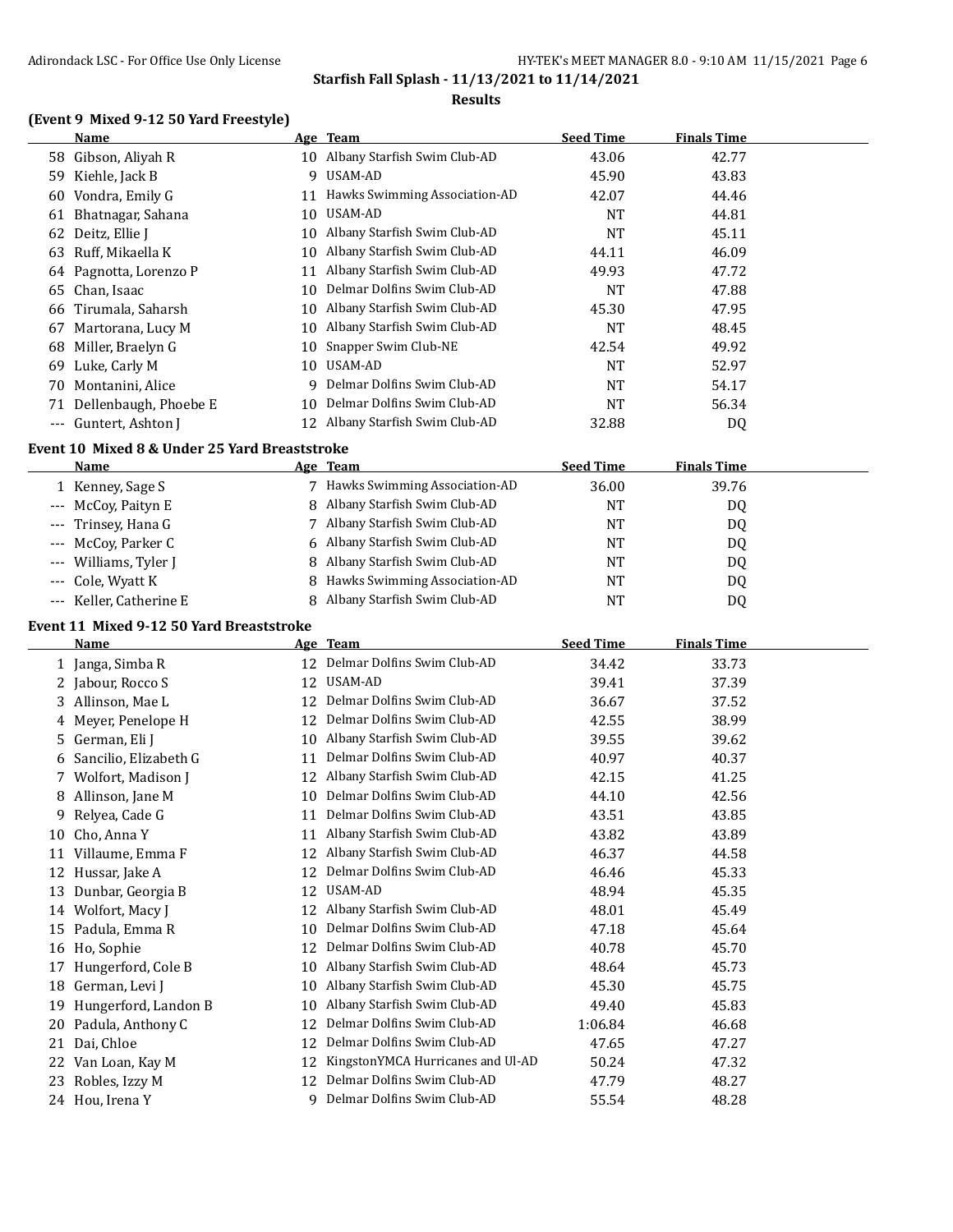#### **Results**

## **(Event 11 Mixed 9-12 50 Yard Breaststroke)**

|                                          | Name                                        |    | Age Team                            | <b>Seed Time</b> | <b>Finals Time</b> |  |
|------------------------------------------|---------------------------------------------|----|-------------------------------------|------------------|--------------------|--|
|                                          | 25 Van Loan, Rory R                         |    | 9 KingstonYMCA Hurricanes and Ul-AD | 50.96            | 48.51              |  |
|                                          | 26 Williams, Isabella R                     | 12 | Albany Starfish Swim Club-AD        | 54.98            | 49.08              |  |
| 27                                       | Hynes, Lily M                               | 10 | Delmar Dolfins Swim Club-AD         | 51.86            | 49.26              |  |
|                                          | 28 Zeliph, Jack H                           | 11 | Albany Starfish Swim Club-AD        | 50.58            | 49.59              |  |
| 29                                       | Zhang, Alice Z                              | 12 | Albany Starfish Swim Club-AD        | 52.29            | 49.89              |  |
| 30                                       | Zasada, Nate I                              | 12 | Albany Starfish Swim Club-AD        | 50.69            | 50.39              |  |
| 31                                       | Vondra, Emily G                             | 11 | Hawks Swimming Association-AD       | 52.01            | 50.57              |  |
| 32                                       | Livak, Sadie M                              | 12 | Snapper Swim Club-NE                | 50.62            | 50.72              |  |
| 33                                       | Mueller, Charlotte S                        | 10 | Delmar Dolfins Swim Club-AD         | NT               | 54.75              |  |
|                                          | 34 Vigue, Mackenzie L                       | 11 | Snapper Swim Club-NE                | <b>NT</b>        | 54.85              |  |
|                                          | 35 LaFountain, Levi P                       | 11 | Albany Starfish Swim Club-AD        | 1:08.85          | 55.07              |  |
| 36                                       | Fleury-Belman, Mirabelle M                  | 12 | Snapper Swim Club-NE                | 53.46            | 56.15              |  |
| 37                                       | Engels, Mikey M                             | 9  | Delmar Dolfins Swim Club-AD         | 1:01.47          | 56.78              |  |
| 38                                       | Bryant, Mia V                               | 11 | Delmar Dolfins Swim Club-AD         | NT               | 57.01              |  |
| 39                                       | Padula, Andrew C                            | 9  | Delmar Dolfins Swim Club-AD         | <b>NT</b>        | 58.62              |  |
| 40                                       | Woo, Daniel D                               | 10 | Delmar Dolfins Swim Club-AD         | <b>NT</b>        | 58.83              |  |
| 41                                       | Ruff, Mikaella K                            | 10 | Albany Starfish Swim Club-AD        | 59.61            | 59.23              |  |
| 42                                       | Mirel, Alex H                               | 9  | Albany Starfish Swim Club-AD        | <b>NT</b>        | 59.98              |  |
| 43                                       | Montanini, Alice                            | 9  | Delmar Dolfins Swim Club-AD         | <b>NT</b>        | 1:03.06            |  |
| 44                                       | Cococcia, Mirabella A                       | 11 | Albany Starfish Swim Club-AD        | 1:01.23          | 1:04.19            |  |
|                                          | 45 Poricanin, Asha                          | 10 | Delmar Dolfins Swim Club-AD         | NT               | 1:05.12            |  |
|                                          | 46 Chan, Isaac                              | 10 | Delmar Dolfins Swim Club-AD         | <b>NT</b>        | 1:05.27            |  |
| 47                                       | Stevens, Carolann B                         | 10 | Hawks Swimming Association-AD       | <b>NT</b>        | 1:06.39            |  |
| 48                                       | Kito, Gavin H                               | 10 | Delmar Dolfins Swim Club-AD         | <b>NT</b>        | 1:11.72            |  |
| 49                                       | Collins, Mikey D                            | 11 | Delmar Dolfins Swim Club-AD         | NT               | 1:14.34            |  |
|                                          |                                             | 10 | Albany Starfish Swim Club-AD        |                  |                    |  |
|                                          | Martorana, Lucy M<br>Deitz, Ellie J         |    | Albany Starfish Swim Club-AD        | NT<br><b>NT</b>  | DQ                 |  |
|                                          |                                             | 10 | Albany Starfish Swim Club-AD        |                  | DQ                 |  |
|                                          | Quackenbush, Leah H                         | 10 | Delmar Dolfins Swim Club-AD         | 1:19.49          | DQ                 |  |
|                                          | Skuza, Alex A                               | 12 |                                     | 49.98            | DQ                 |  |
| ---                                      | Tirumala, Saharsh                           | 10 | Albany Starfish Swim Club-AD        | 1:08.79          | DQ                 |  |
| $---$                                    | Gibson, Aliyah R                            | 10 | Albany Starfish Swim Club-AD        | 1:04.16          | DQ                 |  |
| $---$                                    | Pagnotta, Lorenzo P                         | 11 | Albany Starfish Swim Club-AD        | NT               | DQ                 |  |
| $---$                                    | Smoote-Keeler, Isabella C                   |    | 12 Albany Starfish Swim Club-AD     | 51.44            | DQ                 |  |
|                                          | Event 12 Mixed 8 & Under 25 Yard Backstroke |    |                                     |                  |                    |  |
|                                          | <b>Name</b>                                 |    | Age Team                            | <b>Seed Time</b> | <b>Finals Time</b> |  |
|                                          | 1 Williams, Tyler J                         |    | 8 Albany Starfish Swim Club-AD      | <b>NT</b>        | 23.33              |  |
|                                          | 2 Cole, Wyatt K                             |    | 8 Hawks Swimming Association-AD     | NT               | 24.31              |  |
|                                          | 3 Cronin, Julia M                           | 8  | USAM-AD                             | 26.16            | 25.34              |  |
|                                          | 4 Kenney, Sage S                            | 7  | Hawks Swimming Association-AD       | 29.97            | 28.51              |  |
|                                          | 5 Trinsey, Hana G                           | 7  | Albany Starfish Swim Club-AD        | NT               | 29.12              |  |
| 6                                        | McIntyre, Ruby S                            | 8  | Hawks Swimming Association-AD       | 33.91            | 34.15              |  |
| 7.                                       | King, Roberta C                             | 7  | USAM-AD                             | NT               | 36.49              |  |
|                                          | McCoy, Paityn E                             | 8  | Albany Starfish Swim Club-AD        | NT               | DQ                 |  |
|                                          | Kiehle, Molly J                             | 7  | USAM-AD                             | NT               | DQ                 |  |
| $\hspace{0.05cm} \ldots \hspace{0.05cm}$ | Keller, Catherine E                         | 8  | Albany Starfish Swim Club-AD        | NT               | DQ                 |  |
|                                          | Event 13 Mixed 9-12 50 Yard Backstroke      |    |                                     |                  |                    |  |
|                                          | Name                                        |    | Age Team                            | <b>Seed Time</b> | <b>Finals Time</b> |  |
|                                          | 1 Laurie, Josephine S                       |    | 12 Hawks Swimming Association-AD    | 40.15            | 33.64              |  |
|                                          | 2 Sancilio, Elizabeth G                     |    | 11 Delmar Dolfins Swim Club-AD      | 34.83            | 34.18              |  |
|                                          | 3 Choi, Ari                                 |    | 12 Delmar Dolfins Swim Club-AD      | NT               | 36.32              |  |
|                                          |                                             |    |                                     |                  |                    |  |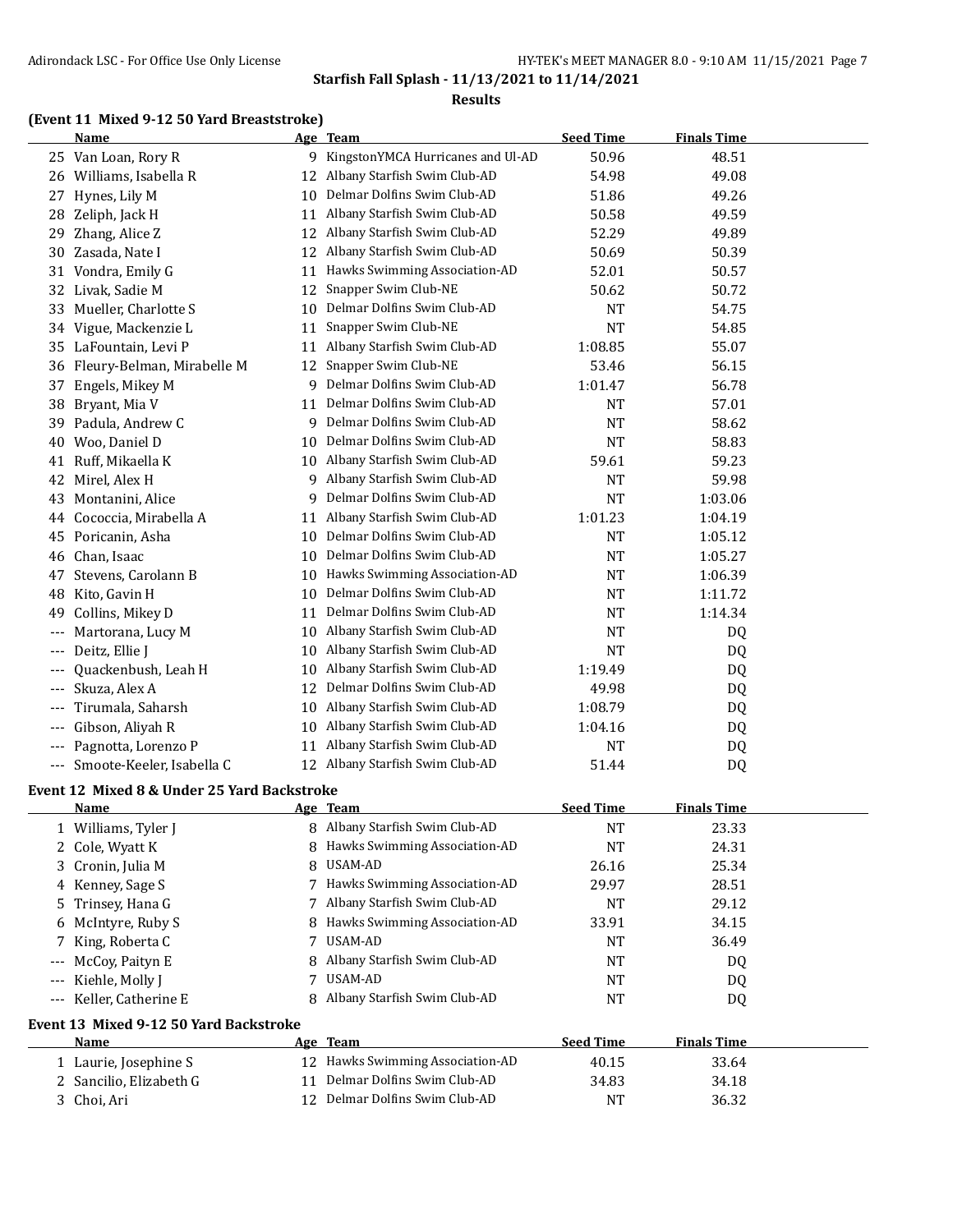#### **Results**

## **(Event 13 Mixed 9-12 50 Yard Backstroke)**

|       | <b>Name</b>               |    | Age Team                          | <b>Seed Time</b> | <b>Finals Time</b> |  |
|-------|---------------------------|----|-----------------------------------|------------------|--------------------|--|
|       | 4 Hungerford, Brett A     |    | 12 Albany Starfish Swim Club-AD   | 38.60            | 37.16              |  |
|       | 5 Gaffney, Chloe E        | 12 | Hawks Swimming Association-AD     | 37.75            | 38.43              |  |
| 6     | Guntert, Ashton J         | 12 | Albany Starfish Swim Club-AD      | 39.69            | 38.62              |  |
|       | 7 Robles, Izzy M          | 12 | Delmar Dolfins Swim Club-AD       | 39.32            | 38.70              |  |
| 8     | Salisbury, Kaitlyn E      | 12 | Delmar Dolfins Swim Club-AD       | 43.48            | 38.84              |  |
| 9.    | Hungerford, Cole B        | 10 | Albany Starfish Swim Club-AD      | 41.34            | 38.90              |  |
| 10    | Allinson, Mae L           | 12 | Delmar Dolfins Swim Club-AD       | 40.21            | 39.24              |  |
| 11    | Dunbar, May R             | 12 | USAM-AD                           | 38.87            | 39.78              |  |
| 12    | Campbell, JT T            | 10 | USAM-AD                           | 42.44            | 39.92              |  |
| 13    | Ho, Sophie                | 12 | Delmar Dolfins Swim Club-AD       | 39.81            | 40.18              |  |
|       | 14 Choi, Ria              | 9  | Delmar Dolfins Swim Club-AD       | <b>NT</b>        | 40.26              |  |
| 15    | Relyea, Cade G            | 11 | Delmar Dolfins Swim Club-AD       | 41.10            | 40.39              |  |
|       | 16 Padula, Anthony C      | 12 | Delmar Dolfins Swim Club-AD       | 52.83            | 40.81              |  |
| 17    | Van Loan, Kay M           | 12 | KingstonYMCA Hurricanes and Ul-AD | 39.03            | 40.89              |  |
|       | 18 Franco III, Victor E   | 12 | Delmar Dolfins Swim Club-AD       | 42.02            | 41.33              |  |
| 19    | Livak, Sadie M            | 12 | Snapper Swim Club-NE              | 40.63            | 41.49              |  |
| 20    | Cho, Anna Y               | 11 | Albany Starfish Swim Club-AD      | 40.82            | 41.53              |  |
|       | 21 Farrell, Macayla M     | 12 | Albany Starfish Swim Club-AD      | 46.98            | 41.60              |  |
|       | 22 Padula, Emma R         | 10 | Delmar Dolfins Swim Club-AD       | NT               | 41.92              |  |
|       | 23 Winrow, Cole C         | 12 | KingstonYMCA Hurricanes and Ul-AD | 40.14            | 41.93              |  |
|       | 24 Skuza, Alex A          | 12 | Delmar Dolfins Swim Club-AD       | 46.91            | 42.38              |  |
| 25.   | Guntert, Blake E          | 9. | Albany Starfish Swim Club-AD      | 45.95            | 43.63              |  |
|       | 26 Allinson, Jane M       | 10 | Delmar Dolfins Swim Club-AD       | 54.93            | 43.69              |  |
|       | 27 Zhang, Alice Z         | 12 | Albany Starfish Swim Club-AD      | 45.28            | 43.75              |  |
| 28    | Williams, Isabella R      | 12 | Albany Starfish Swim Club-AD      | 50.66            | 44.82              |  |
| 29    | Gandla, Mahika R          | 12 | Albany Starfish Swim Club-AD      | <b>NT</b>        | 44.90              |  |
| 30    | Preston, Alex P           | 10 | Hawks Swimming Association-AD     | 45.01            | 46.05              |  |
|       | 31 Toomajian, Stella T    | 11 | USAM-AD                           | NT               | 46.42              |  |
|       | 32 Hussar, Jake A         | 12 | Delmar Dolfins Swim Club-AD       | 49.68            | 46.89              |  |
| 33    | Bhatnagar, Jaiden         | 11 | USAM-AD                           | <b>NT</b>        | 47.15              |  |
| 34    | Stevens, Carolann B       | 10 | Hawks Swimming Association-AD     | 50.81            | 47.21              |  |
|       | 35 Engels, Mikey M        | 9  | Delmar Dolfins Swim Club-AD       | 51.42            | 47.31              |  |
| 36    | Cococcia, Mirabella A     | 11 | Albany Starfish Swim Club-AD      | 50.49            | 47.94              |  |
| 37    | Gandla, Dhruva J          | 10 | Albany Starfish Swim Club-AD      | NT               | 48.34              |  |
| 38    | LaFountain, Levi P        | 11 | Albany Starfish Swim Club-AD      | 51.92            | 49.51              |  |
| 39    | Smoote-Keeler, Isabella C |    | 12 Albany Starfish Swim Club-AD   | 1:01.23          | 50.12              |  |
| 40    | Mirel, Alex H             | 9  | Albany Starfish Swim Club-AD      | 46.71            | 50.27              |  |
| 41    | Tirumala, Saharsh         | 10 | Albany Starfish Swim Club-AD      | 56.50            | 52.15              |  |
| 42    | Mueller, Charlotte S      | 10 | Delmar Dolfins Swim Club-AD       | <b>NT</b>        | 53.09              |  |
| 43    | Poricanin, Asha           | 10 | Delmar Dolfins Swim Club-AD       | NT               | 53.45              |  |
| 44    | Quackenbush, Leah H       | 10 | Albany Starfish Swim Club-AD      | 1:00.93          | 53.69              |  |
| 45    | Padula, Andrew C          | 9  | Delmar Dolfins Swim Club-AD       | NT               | 54.28              |  |
| 46    | Bhatnagar, Sahana         | 10 | USAM-AD                           | <b>NT</b>        | 54.97              |  |
| 47    | Miller, Braelyn G         | 10 | Snapper Swim Club-NE              | 56.74            | 55.73              |  |
| 48    | Kiehle, Jack B            | 9  | USAM-AD                           | 1:00.41          | 57.14              |  |
| 49    | Ruff, Mikaella K          | 10 | Albany Starfish Swim Club-AD      | 54.53            | 59.20              |  |
| 50    | Cococcia, Cameron A       | 9. | Albany Starfish Swim Club-AD      | 1:00.87          | 59.46              |  |
| 51    | Dellenbaugh, Phoebe E     | 10 | Delmar Dolfins Swim Club-AD       | NT               | 59.80              |  |
| 52    | Luke, Carly M             | 10 | USAM-AD                           | <b>NT</b>        | 1:00.46            |  |
| $---$ | Pagnotta, Lorenzo P       | 11 | Albany Starfish Swim Club-AD      | 1:00.23          | DQ                 |  |
| $---$ | Gibson, Aliyah R          | 10 | Albany Starfish Swim Club-AD      | 52.52            | DQ                 |  |
| $---$ | Montanini, Alice          | 9  | Delmar Dolfins Swim Club-AD       | <b>NT</b>        | DQ                 |  |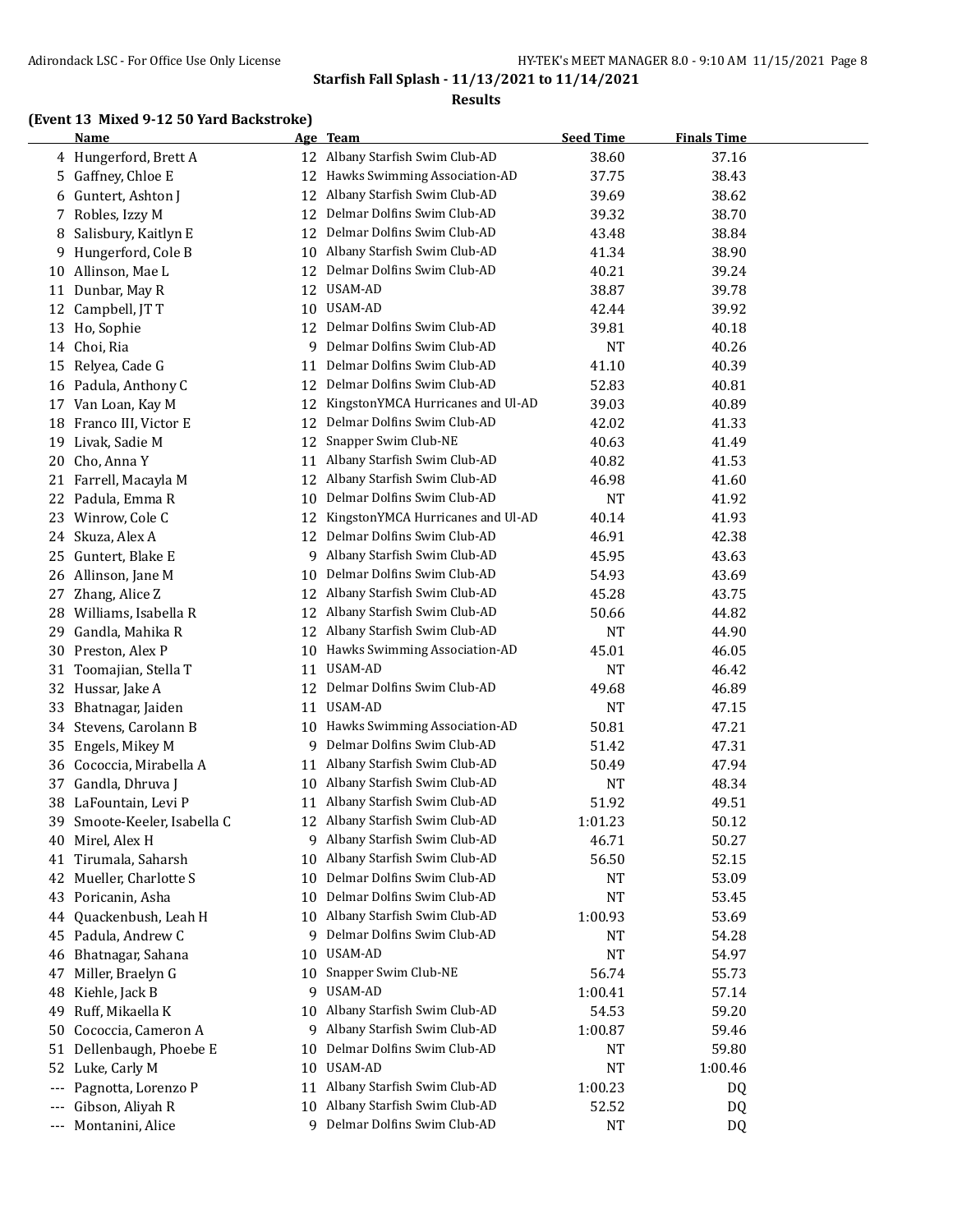**Results**

|          | (Event 13 Mixed 9-12 50 Yard Backstroke)<br>Name |    | Age Team                         | <b>Seed Time</b>     | <b>Finals Time</b> |  |
|----------|--------------------------------------------------|----|----------------------------------|----------------------|--------------------|--|
| $---$    | Woo, Daniel D                                    |    | 10 Delmar Dolfins Swim Club-AD   | <b>NT</b>            | DQ                 |  |
| $---$    | Deitz, Ellie J                                   |    | 10 Albany Starfish Swim Club-AD  | <b>NT</b>            | DQ                 |  |
|          | Kito, Gavin H                                    | 10 | Delmar Dolfins Swim Club-AD      | <b>NT</b>            | DQ                 |  |
|          | --- Martorana, Lucy M                            |    | 10 Albany Starfish Swim Club-AD  | <b>NT</b>            | DQ                 |  |
|          | Event 14 Mixed 8 & Under 25 Yard Butterfly       |    |                                  |                      |                    |  |
|          | Name                                             |    | Age Team                         | <b>Seed Time</b>     | <b>Finals Time</b> |  |
|          | 1 Williams, Tyler J                              |    | 8 Albany Starfish Swim Club-AD   | <b>NT</b>            | 26.39              |  |
|          | 2 Cronin, Julia M                                | 8  | USAM-AD                          | 27.98                | 31.06              |  |
|          | --- Keller, Catherine E                          |    | 8 Albany Starfish Swim Club-AD   | <b>NT</b>            | DQ                 |  |
|          | Event 15 Mixed 9-12 50 Yard Butterfly            |    |                                  |                      |                    |  |
|          | Name                                             |    | Age Team                         | <b>Seed Time</b>     | <b>Finals Time</b> |  |
|          | 1 Savage, Ian R                                  |    | 12 Delmar Dolfins Swim Club-AD   | 34.50                | 33.08              |  |
|          | 2 Laurie, Josephine S                            | 12 | Hawks Swimming Association-AD    | 36.45                | 33.29              |  |
| 3        | MacLeod, Angelina M                              | 12 | USAM-AD                          | 32.91                | 33.34              |  |
|          | 4 Jabour, Rocco S                                | 12 | USAM-AD                          | 33.84                | 33.65              |  |
| 5.       | Keating, Jack A                                  | 12 | Delmar Dolfins Swim Club-AD      | 33.60                | 33.82              |  |
|          | Wolfort, Madison J                               | 12 | Albany Starfish Swim Club-AD     | 33.82                | 34.06              |  |
| 7        | Meyer, Penelope H                                | 12 | Delmar Dolfins Swim Club-AD      | 37.59                | 36.17              |  |
|          | Jerome, Jude C                                   | 11 | <b>USAM-AD</b>                   | 34.31                | 36.60              |  |
| 9.       | Sancilio, Elizabeth G                            | 11 | Delmar Dolfins Swim Club-AD      | 39.50                | 36.79              |  |
| 10       | McIntyre, Mary J                                 |    | 12 Hawks Swimming Association-AD | 41.83                | 37.38              |  |
|          | 11 Guntert, Ashton J                             |    | 12 Albany Starfish Swim Club-AD  | 42.11                | 39.22              |  |
|          | 12 Padula, Emma R                                |    | 10 Delmar Dolfins Swim Club-AD   | 49.25                | 39.61              |  |
|          | 13 Villaume, Emma F                              |    | 12 Albany Starfish Swim Club-AD  | 44.75                | 39.77              |  |
|          | 14 Relyea, Cade G                                | 11 | Delmar Dolfins Swim Club-AD      | 39.97                | 39.81              |  |
| 15       | MacLeod, Addison M                               |    | 10 USAM-AD                       | 38.63                | 40.01              |  |
|          | 16 Allinson, Jane M                              |    | 10 Delmar Dolfins Swim Club-AD   | 42.80                | 40.59              |  |
| 17       | Dunbar, Georgia B                                | 12 | USAM-AD                          | 41.09                | 40.89              |  |
|          | 18 Livak, Sadie M                                | 12 | Snapper Swim Club-NE             | 38.50                | 41.28              |  |
| 19       | Pace, Logan J                                    | 10 | Snapper Swim Club-NE             | 41.49                | 42.02              |  |
| 20       | Hungerford, Landon B                             |    | 10 Albany Starfish Swim Club-AD  | 47.34                | 43.02              |  |
|          | 21 Hou, Irena Y                                  |    | 9 Delmar Dolfins Swim Club-AD    | 41.56                | 44.31              |  |
|          | 22 Moore, Grace F                                | 9  | Delmar Dolfins Swim Club-AD      | NT                   | 45.13              |  |
|          | 23 Choi, Ria                                     |    | 9 Delmar Dolfins Swim Club-AD    | <b>NT</b>            | 45.28              |  |
|          | 24 Hynes, Lily M                                 |    | 10 Delmar Dolfins Swim Club-AD   | <b>NT</b>            | 47.08              |  |
|          | 25 Farrell, Macayla M                            | 12 | Albany Starfish Swim Club-AD     | 1:00.16              | 47.90              |  |
|          | 26 Williams, Isabella R                          | 12 | Albany Starfish Swim Club-AD     | 54.23                | 50.21              |  |
| 27       | Guntert, Blake E                                 |    | 9 Albany Starfish Swim Club-AD   | 59.59                | 50.29              |  |
|          | Woo, Daniel D                                    | 10 | Delmar Dolfins Swim Club-AD      |                      | 58.26              |  |
| 28       | Preston, Alex P                                  | 10 | Hawks Swimming Association-AD    | NT<br>NT             | 1:06.17            |  |
| 29       |                                                  | 10 | Delmar Dolfins Swim Club-AD      |                      |                    |  |
| 30<br>31 | Chan, Isaac<br>Ruff, Mikaella K                  |    | 10 Albany Starfish Swim Club-AD  | <b>NT</b><br>1:12.55 | 1:08.42<br>1:15.77 |  |
|          | Event 16 Mixed 8 & Under 50 Yard Freestyle       |    |                                  |                      |                    |  |
|          | <u>Name</u>                                      |    | Age Team                         | <b>Seed Time</b>     | <b>Finals Time</b> |  |
|          | 1 McCoy, Paityn E                                |    | 8 Albany Starfish Swim Club-AD   | <b>NT</b>            | 57.83              |  |
|          | 2 Regan, Henry G                                 | 8  | Albany Starfish Swim Club-AD     | <b>NT</b>            | 1:00.70            |  |
| 3        | Trinsey, Hana G                                  | 7  | Albany Starfish Swim Club-AD     | 1:03.74              | 1:01.79            |  |
| 4        | McIntyre, Ruby S                                 |    | 8 Hawks Swimming Association-AD  | <b>NT</b>            | 1:05.93            |  |
| 5.       | King, Roberta C                                  | 7  | USAM-AD                          | NT                   | 1:11.26            |  |
|          |                                                  |    |                                  |                      |                    |  |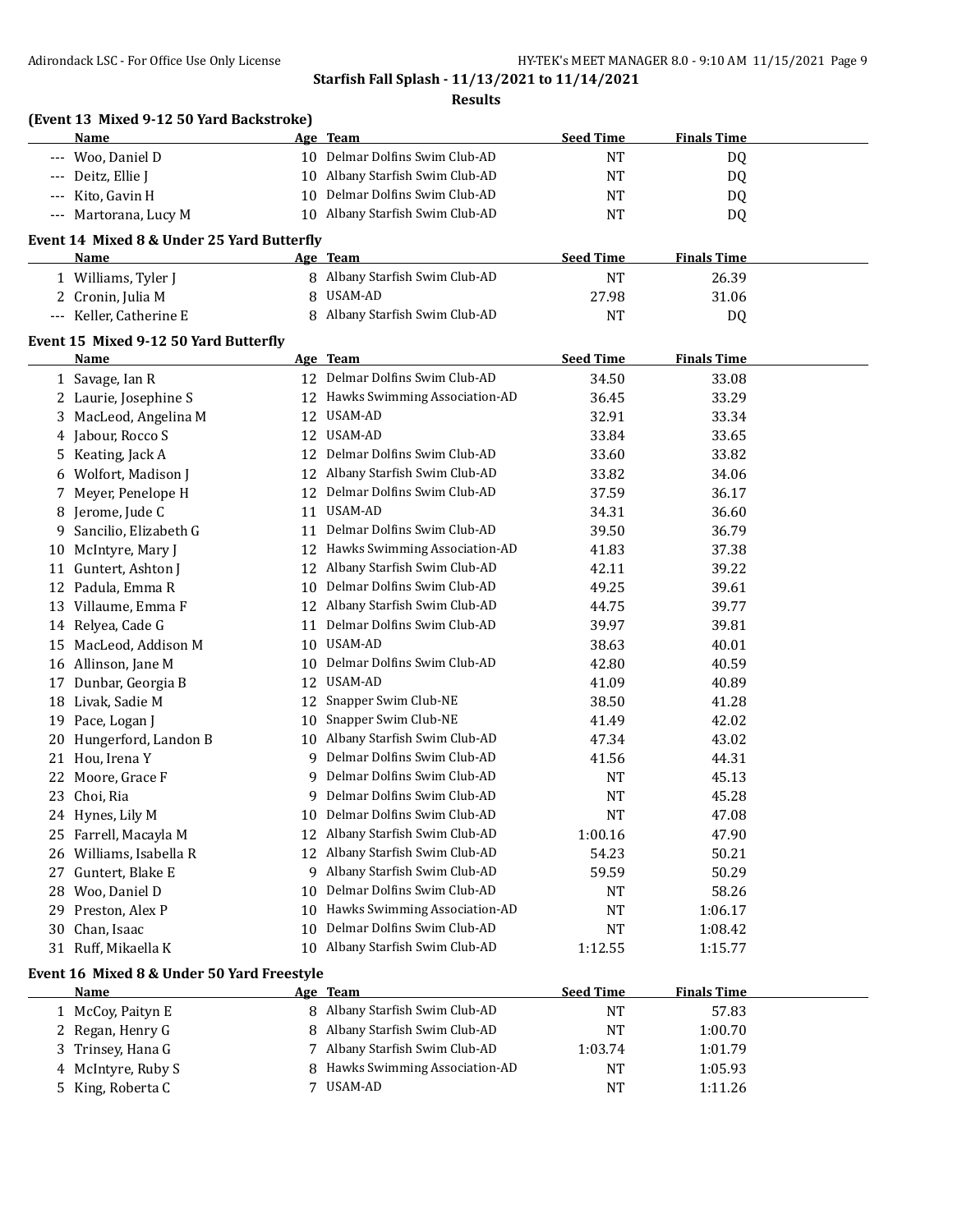**Results**

## **(Event 16 Mixed 8 & Under 50 Yard Freestyle)**

|     | Name                                         |                 | Age Team                             | <b>Seed Time</b> | <b>Finals Time</b> |  |
|-----|----------------------------------------------|-----------------|--------------------------------------|------------------|--------------------|--|
|     | 6 Kiehle, Molly J                            |                 | 7 USAM-AD                            | <b>NT</b>        | 1:34.01            |  |
|     | Event 17 Mixed 12 & Under 100 Yard Freestyle |                 |                                      |                  |                    |  |
|     | Name                                         |                 | <u>Age Team</u>                      | <b>Seed Time</b> | <b>Finals Time</b> |  |
|     | 1 Janga, Simba R                             |                 | 12 Delmar Dolfins Swim Club-AD       | 1:02.78          | 1:02.92            |  |
|     | 2 Savage, Ian R                              |                 | 12 Delmar Dolfins Swim Club-AD       | 1:03.95          | 1:03.82            |  |
| 3   | MacLeod, Angelina M                          |                 | 12 USAM-AD                           | 1:05.24          | 1:05.05            |  |
|     | 4 Jerome, Jude C                             |                 | 11 USAM-AD                           | 1:05.51          | 1:05.35            |  |
|     | 5 Keating, Jack A                            |                 | 12 Delmar Dolfins Swim Club-AD       | 1:08.86          | 1:05.66            |  |
|     | 6 Jabour, Rocco S                            |                 | 12 USAM-AD                           | 1:06.73          | 1:05.67            |  |
|     | 7 Wolfort, Madison J                         |                 | 12 Albany Starfish Swim Club-AD      | 1:09.86          | 1:06.97            |  |
| 8   | Allinson, Mae L                              |                 | 12 Delmar Dolfins Swim Club-AD       | 1:09.86          | 1:08.98            |  |
| 9   | Gaffney, Chloe E                             |                 | 12 Hawks Swimming Association-AD     | 1:12.83          | 1:10.29            |  |
|     | 10 Choi, Ari                                 |                 | 12 Delmar Dolfins Swim Club-AD       | NT               | 1:10.48            |  |
|     | 11 Dunbar, Georgia B                         |                 | 12 USAM-AD                           | 1:23.75          | 1:10.92            |  |
|     | 12 Hungerford, Brett A                       |                 | 12 Albany Starfish Swim Club-AD      | 1:17.37          | 1:11.03            |  |
|     | 13 Dunbar, May R                             |                 | 12 USAM-AD                           | 1:22.78          | 1:11.30            |  |
|     | 14 Guntert, Ashton J                         |                 | 12 Albany Starfish Swim Club-AD      | 1:15.58          | 1:12.61            |  |
|     | 15 Winrow, Cole C                            |                 | 12 KingstonYMCA Hurricanes and Ul-AD | 1:20.68          | 1:13.86            |  |
| 16  | Robles, Izzy M                               |                 | 12 Delmar Dolfins Swim Club-AD       | 1:14.92          | 1:13.94            |  |
| 17  | Hungerford, Cole B                           |                 | 10 Albany Starfish Swim Club-AD      | 1:18.59          | 1:14.28            |  |
| 18  | Van Loan, Kay M                              |                 | 12 KingstonYMCA Hurricanes and Ul-AD | 1:18.12          | 1:14.68            |  |
| 19  | Ho, Sophie                                   |                 | 12 Delmar Dolfins Swim Club-AD       | 1:27.16          | 1:16.53            |  |
| 20  | Skuza, Alex A                                |                 | 12 Delmar Dolfins Swim Club-AD       | 1:31.68          | 1:16.69            |  |
| 21  | Franco III, Victor E                         |                 | 12 Delmar Dolfins Swim Club-AD       | 1:12.24          | 1:16.78            |  |
| 22  | Cho, Anna Y                                  |                 | 11 Albany Starfish Swim Club-AD      | 1:19.54          | 1:16.87            |  |
| 23  | MacLeod, Addison M                           |                 | 10 USAM-AD                           | 1:17.28          | 1:16.99            |  |
|     | 24 Hungerford, Landon B                      |                 | 10 Albany Starfish Swim Club-AD      | 1:25.78          | 1:17.73            |  |
| 25  | McIntyre, Mary J                             |                 | 12 Hawks Swimming Association-AD     | 1:22.16          | 1:19.98            |  |
|     | 26 Padula, Anthony C                         |                 | 12 Delmar Dolfins Swim Club-AD       | NT               | 1:20.24            |  |
| 27  | Zeliph, Jack H                               |                 | 11 Albany Starfish Swim Club-AD      | 1:22.29          | 1:20.42            |  |
|     | 28 Gandla, Mahika R                          |                 | 12 Albany Starfish Swim Club-AD      | NT               | 1:20.59            |  |
| 29. | LaFountain, Levi P                           |                 | 11 Albany Starfish Swim Club-AD      | 1:30.78          | 1:22.07            |  |
|     | 30 Zasada, Nate I                            |                 | 12 Albany Starfish Swim Club-AD      | 1:28.78          | 1:22.55            |  |
|     | 31 Van Loan, Rory R                          |                 | 9 KingstonYMCA Hurricanes and Ul-AD  | 1:29.98          | 1:23.24            |  |
|     | 32 Bryant, Mia V                             |                 | 11 Delmar Dolfins Swim Club-AD       | NT               | 1:24.23            |  |
|     | 33 Campbell, JTT                             |                 | 10 USAM-AD                           | <b>NT</b>        | 1:25.41            |  |
|     | 34 Pace, Logan J                             |                 | 10 Snapper Swim Club-NE              | 1:25.20          | 1:25.83            |  |
|     | 35 Wolfort, Macy J                           |                 | 12 Albany Starfish Swim Club-AD      | 1:29.97          | 1:26.46            |  |
|     | 36 Hou, Irena Y                              | 9.              | Delmar Dolfins Swim Club-AD          | 1:27.81          | 1:27.39            |  |
|     | 37 Farrell, Macayla M                        |                 | 12 Albany Starfish Swim Club-AD      | 1:37.34          | 1:28.03            |  |
| 38  | Vigue, Mackenzie L                           | 11              | Snapper Swim Club-NE                 | NT               | 1:28.40            |  |
| 39  | Cococcia, Mirabella A                        |                 | 11 Albany Starfish Swim Club-AD      | 1:38.65          | 1:29.03            |  |
| 40  | Toomajian, Stella T                          |                 | 11 USAM-AD                           | NT               | 1:29.05            |  |
|     | 41 Fiorillo, Claire E                        | 9               | Snapper Swim Club-NE                 | 1:33.26          | 1:30.89            |  |
|     | 42 Guntert, Blake E                          | 9               | Albany Starfish Swim Club-AD         | 2:01.12          | 1:33.06            |  |
| 43  | Bhatnagar, Jaiden                            |                 | 11 USAM-AD                           | NT               | 1:35.44            |  |
|     | 44 Mirel, Alex H                             | 9               | Albany Starfish Swim Club-AD         | 1:34.01          | 1:35.62            |  |
| 45  | Poricanin, Asha                              | 10 <sup>°</sup> | Delmar Dolfins Swim Club-AD          | <b>NT</b>        | 1:35.86            |  |
| 46  | Gibson, Aliyah R                             |                 | 10 Albany Starfish Swim Club-AD      | 1:42.64          | 1:41.09            |  |
| 47  | Kiehle, Jack B                               |                 | 9 USAM-AD                            | 1:55.24          | 1:43.07            |  |
|     | 48 Bhatnagar, Sahana                         |                 | 10 USAM-AD                           | <b>NT</b>        | 1:45.16            |  |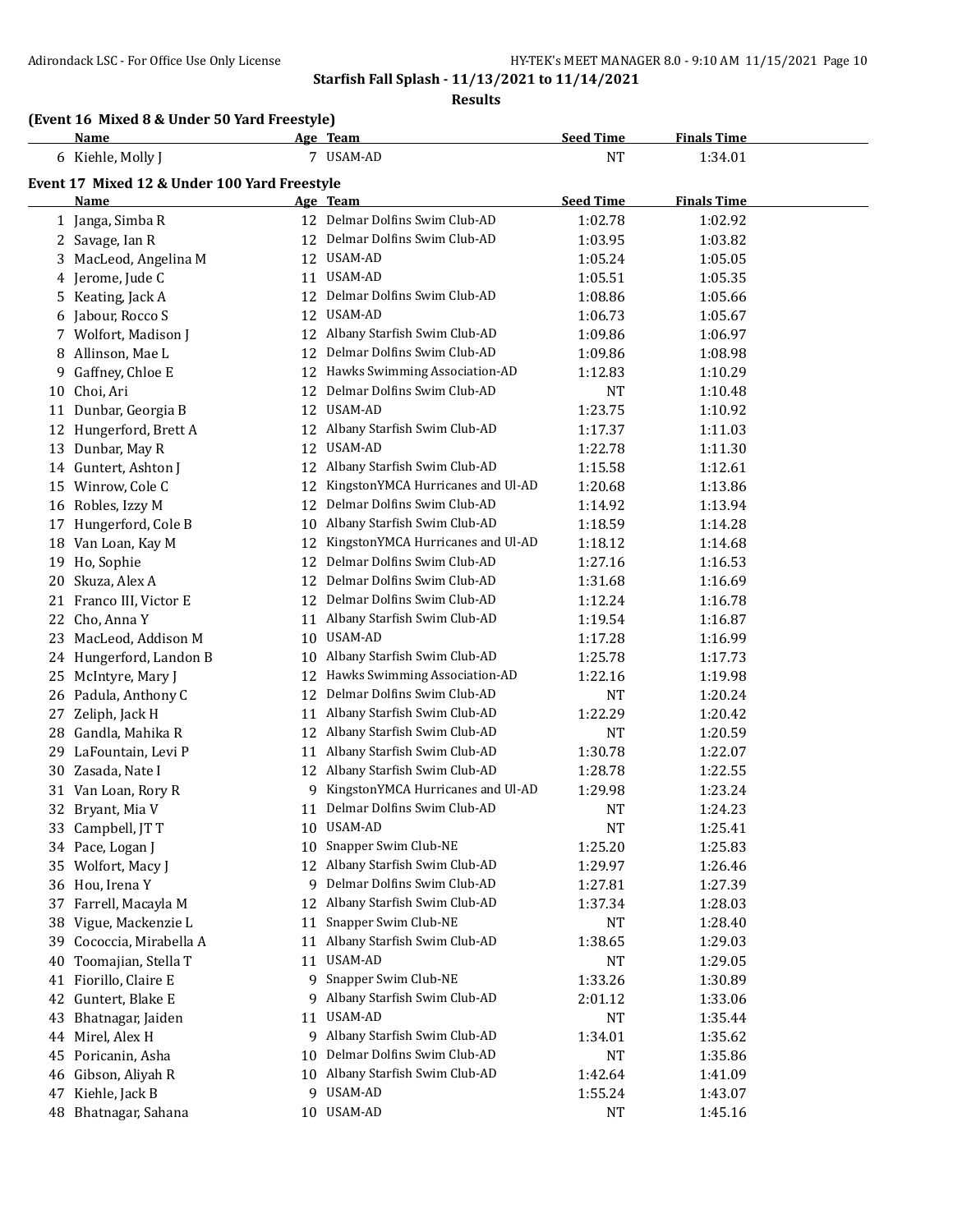#### **Results**

## **(Event 17 Mixed 12 & Under 100 Yard Freestyle)**

| Name                   |     | <u>Age Team</u>                 | <b>Seed Time</b> | <b>Finals Time</b> |
|------------------------|-----|---------------------------------|------------------|--------------------|
| 49 Ouackenbush, Leah H | 10  | Albany Starfish Swim Club-AD    | NT               | 1:46.18            |
| 50 Miller, Braelyn G   |     | 10 Snapper Swim Club-NE         | 1:37.55          | 1:47.87            |
| 51 Padula, Andrew C    | 9   | Delmar Dolfins Swim Club-AD     | <b>NT</b>        | 1:51.36            |
| 52 Tirumala, Saharsh   |     | 10 Albany Starfish Swim Club-AD | 1:48.82          | 1:52.90            |
| 53 Cronin, Julia M     |     | 8 USAM-AD                       | <b>NT</b>        | 1:59.54            |
| 54 Collins, Mikey D    |     | Delmar Dolfins Swim Club-AD     | NT               | 2:01.05            |
| 55 Luke, Carly M       | 10. | USAM-AD                         | NT               | 2:05.55            |
| --- Gandla, Dhruva J   |     | 10 Albany Starfish Swim Club-AD | NT               | DQ                 |
| --- Montanini, Alice   |     | Delmar Dolfins Swim Club-AD     | <b>NT</b>        | DQ                 |

## **Event 18 Mixed 13 & Over 100 Yard Freestyle**

|       | <b>Name</b>             |    | Age Team                             | <b>Seed Time</b> | <b>Finals Time</b> |
|-------|-------------------------|----|--------------------------------------|------------------|--------------------|
|       | 1 Kaback, Max F         |    | 17 Albany Starfish Swim Club-AD      | 48.32            | 50.21              |
|       | 2 Brock, Hayden G       | 17 | Delmar Dolfins Swim Club-AD          | 50.24            | 51.96              |
| 3     | Cassella, Louie A       |    | 16 Unattached-AD                     | 58.63            | 52.54              |
|       | 4 Giannetti, Joe P      |    | 17 Albany Starfish Swim Club-AD      | 50.92            | 52.59              |
| 5     | Kassian, Andrew         | 16 | Hawks Swimming Association-AD        | 54.31            | 53.69              |
| 6     | Staudinger, Sam P       | 13 | Albany Starfish Swim Club-AD         | 55.07            | 54.09              |
| 7     | Hershberg, Jacob C      | 13 | Delmar Dolfins Swim Club-AD          | 54.74            | 54.24              |
| 8     | Stelling, Payton J      |    | 17 USAM-AD                           | 55.64            | 54.53              |
| 9     | Berin, Ben E            | 16 | Delmar Dolfins Swim Club-AD          | 55.43            | 55.82              |
| 10    | Kaufman, Josh H         | 16 | Delmar Dolfins Swim Club-AD          | 56.18            | 56.10              |
| 11    | Moore, James P          | 15 | Delmar Dolfins Swim Club-AD          | 55.95            | 56.36              |
| 12    | Travis, Jasper E        | 14 | <b>USAM-AD</b>                       | 56.17            | 56.56              |
| 13    | Napoli, Julia R         | 15 | Hawks Swimming Association-AD        | 57.10            | 57.31              |
|       | 14 Pollack, Vaughn M    | 15 | Albany Starfish Swim Club-AD         | 1:06.54          | 57.57              |
|       | 15 Sasson, Ya'ir        | 14 | Unattached-AD                        | 58.50            | 58.01              |
| 16    | Zeliph, Thomas J        | 14 | Albany Starfish Swim Club-AD         | 58.96            | 58.14              |
| 17    | Kaufman, Ava R          | 14 | Delmar Dolfins Swim Club-AD          | 58.55            | 58.64              |
| 18    | Bulumulla, Vidhu D      | 16 | Albany Starfish Swim Club-AD         | 1:00.69          | 59.09              |
| 19    | LaFountain, Benjamin P  | 19 | Albany Starfish Swim Club-AD         | 53.99            | 59.12              |
| 20    | Burkhardt, Keegan J     |    | 14 KingstonYMCA Hurricanes and Ul-AD | 59.09            | 59.82              |
|       | 21 Ball, Ana A          | 14 | Albany Starfish Swim Club-AD         | 1:03.90          | 1:00.39            |
| 22    | Rappazzo, Qian M        | 17 | USAM-AD                              | <b>NT</b>        | 1:00.87            |
| 23    | Fink, Jayme S           | 16 | Albany Starfish Swim Club-AD         | 58.91            | 1:00.92            |
|       | 24 LaFountain, Nathan P | 17 | Albany Starfish Swim Club-AD         | 56.33            | 1:01.13            |
| 25    | Ball, Clarissa H        | 15 | Albany Starfish Swim Club-AD         | 1:00.62          | 1:01.94            |
|       | 26 Deitz, Makenna R     |    | 15 Albany Starfish Swim Club-AD      | 1:02.04          | 1:02.55            |
| 27    | Ejanda, Charles A       | 16 | Delmar Dolfins Swim Club-AD          | 1:02.93          | 1:03.53            |
| 28    | Sandvik, Abby Y         | 14 | Albany Starfish Swim Club-AD         | 1:03.12          | 1:03.73            |
| 29    | LaFountain, Toby P      | 15 | Albany Starfish Swim Club-AD         | 57.30            | 1:03.79            |
| 30    | Pollack, Grant M        | 13 | Albany Starfish Swim Club-AD         | 1:11.13          | 1:03.85            |
|       | 31 Antolick, Carly B    |    | 15 Albany Starfish Swim Club-AD      | 1:04.45          | 1:04.00            |
| 32    | Dheeradhada, Ally J     | 14 | Albany Starfish Swim Club-AD         | 1:05.77          | 1:04.25            |
| 33    | Peters, Luke M          | 13 | Delmar Dolfins Swim Club-AD          | 1:06.38          | 1:04.61            |
| 34    | Napoli, Nick J          | 13 | Hawks Swimming Association-AD        | 1:06.07          | 1:04.80            |
| 35    | Pearlstein, Dan E       | 14 | Albany Starfish Swim Club-AD         | 1:04.25          | 1:05.28            |
|       | 36 Baker, Aidan R       | 13 | KingstonYMCA Hurricanes and Ul-AD    | 1:06.49          | 1:05.48            |
| 37    | Shinaishin, Nabil A     | 15 | Delmar Dolfins Swim Club-AD          | 1:05.36          | 1:05.58            |
| 38    | Cronlund, Miranda M     | 13 | Delmar Dolfins Swim Club-AD          | 1:04.92          | 1:06.00            |
| 39    | Guilmette, Anna E       | 13 | Albany Starfish Swim Club-AD         | 1:13.96          | 1:06.18            |
| $*40$ | Sahota, Samarth S       |    | 15 Albany Starfish Swim Club-AD      | 1:10.17          | 1:06.65            |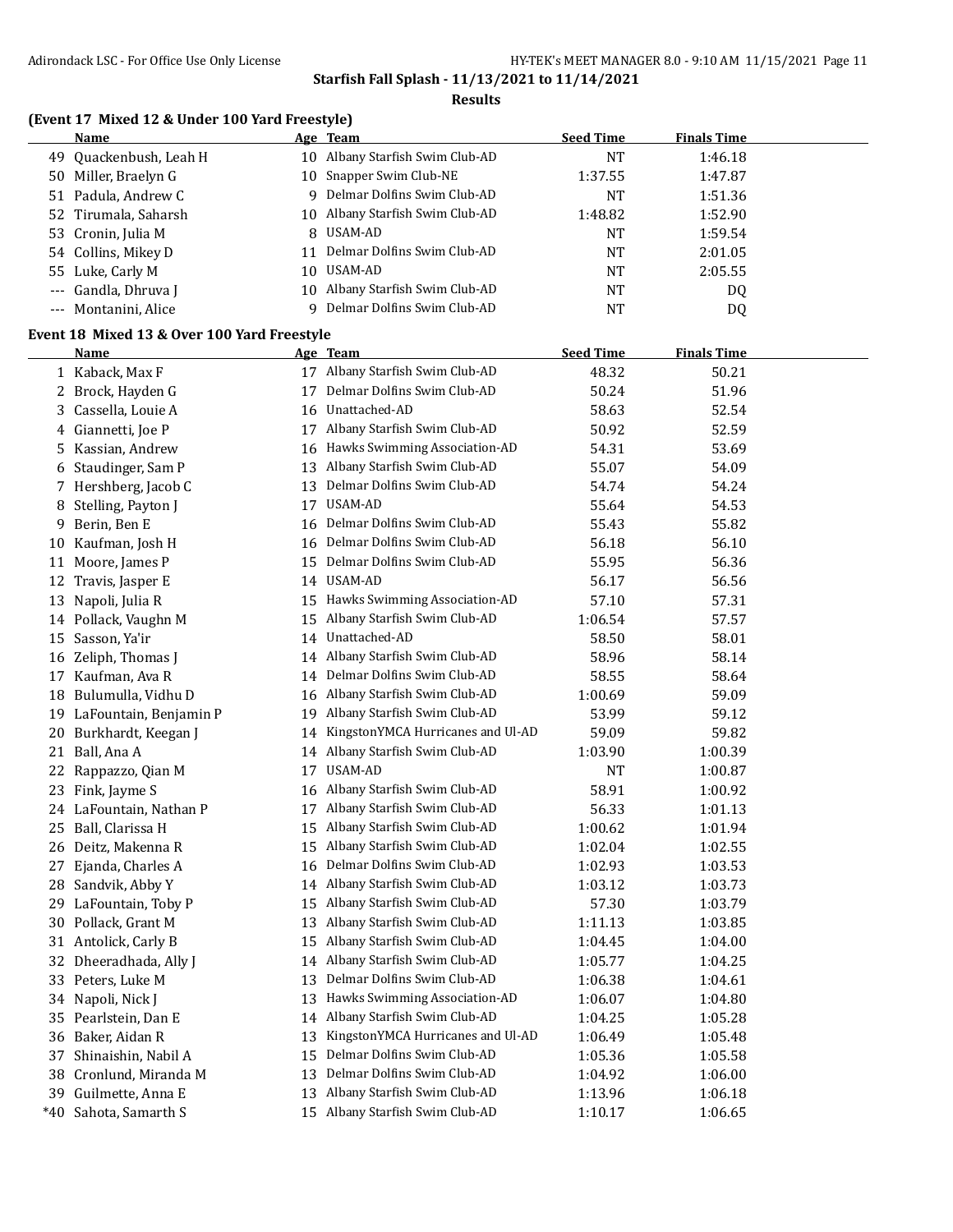#### **Results**

## **(Event 18 Mixed 13 & Over 100 Yard Freestyle)**

|          | Name                     |     | Age Team                         | <b>Seed Time</b> | <b>Finals Time</b> |  |
|----------|--------------------------|-----|----------------------------------|------------------|--------------------|--|
|          | *40 O'Connell, Brodie R  |     | 14 Albany Starfish Swim Club-AD  | 1:05.09          | 1:06.65            |  |
|          | 42 LaFountain, Jackson P | 13  | Albany Starfish Swim Club-AD     | 1:11.86          | 1:08.14            |  |
| 43       | Vondra, Sarah E          |     | 14 Hawks Swimming Association-AD | 1:09.89          | 1:09.96            |  |
|          | 44 Sambrook, Brenna M    | 17  | USAM-AD                          | 1:09.78          | 1:10.96            |  |
| 45       | Montanini, Elena         | 13  | Delmar Dolfins Swim Club-AD      | 1:09.96          | 1:11.02            |  |
|          | 46 Grogan, Alyssa R      |     | 14 Albany Starfish Swim Club-AD  | 1:08.49          | 1:11.83            |  |
| 47       | Antolick, Ellen R        | 13  | Albany Starfish Swim Club-AD     | 1:10.17          | 1:12.43            |  |
| 48       | Unger-O'Shea, Nevaeh R   | 13. | USAM-AD                          | 1:16.38          | 1:16.15            |  |
|          | 49 Tirumala, Saanvi      | 13  | Albany Starfish Swim Club-AD     | 1:21.75          | 1:16.78            |  |
|          | 50 Cable, Ben G          | 13  | Delmar Dolfins Swim Club-AD      | 1:25.37          | 1:18.13            |  |
|          | 51 Menezes, Kyle C       | 13  | Hawks Swimming Association-AD    | 1:33.35          | 1:19.78            |  |
|          | 52 Donepudi, Gautam      |     | 14 Delmar Dolfins Swim Club-AD   | 1:41.23          | 1:36.27            |  |
| $\cdots$ | Lekaj, Mark              |     | Hawks Swimming Association-AD    | 1:02.97          | DQ                 |  |

## **Event 19 Mixed 13 & Over 100 Yard Breaststroke**

|       | Name                   |    | Age Team                          | <b>Seed Time</b> | <b>Finals Time</b> |  |
|-------|------------------------|----|-----------------------------------|------------------|--------------------|--|
|       | 1 Richardson, Josh C   | 17 | Albany Starfish Swim Club-AD      | 1:07.30          | 1:07.23            |  |
|       | 2 LaFountain, Toby P   | 15 | Albany Starfish Swim Club-AD      | 1:12.66          | 1:09.33            |  |
| 3     | Zeliph jr., Jason E    | 16 | Albany Starfish Swim Club-AD      | 1:10.93          | 1:10.76            |  |
|       | 4 Jerome, Christian V  | 13 | USAM-AD                           | 1:13.94          | 1:11.70            |  |
| 5.    | Lekaj, Chris           | 15 | Hawks Swimming Association-AD     | 1:10.94          | 1:12.90            |  |
| 6     | Stelling, Payton J     | 17 | USAM-AD                           | 1:13.45          | 1:13.35            |  |
| 7     | Berin, Ben E           | 16 | Delmar Dolfins Swim Club-AD       | 1:09.56          | 1:13.54            |  |
| 8     | Cassella, Louie A      | 16 | Unattached-AD                     | 1:18.97          | 1:14.75            |  |
| 9.    | Pollack, Vaughn M      | 15 | Albany Starfish Swim Club-AD      | 1:25.39          | 1:15.37            |  |
| 10    | Mohamed, Amber H       | 15 | Albany Starfish Swim Club-AD      | 1:19.41          | 1:19.38            |  |
| 11    | Kaufman, Ava R         | 14 | Delmar Dolfins Swim Club-AD       | 1:16.69          | 1:20.37            |  |
| 12    | Staudinger, Sam P      | 13 | Albany Starfish Swim Club-AD      | 1:31.71          | 1:20.42            |  |
| 13    | Montanini, Elena       | 13 | Delmar Dolfins Swim Club-AD       | NT               | 1:26.95            |  |
| 14    | Cuff, Hayle A          | 16 | KingstonYMCA Hurricanes and Ul-AD | 1:27.86          | 1:28.24            |  |
| 15    | Shinaishin, Nabil A    | 15 | Delmar Dolfins Swim Club-AD       | 1:21.78          | 1:29.94            |  |
| 16    | Baker, Aidan R         | 13 | KingstonYMCA Hurricanes and Ul-AD | 1:31.31          | 1:29.97            |  |
| 17    | Vondra, Sarah E        | 14 | Hawks Swimming Association-AD     | 1:32.73          | 1:31.97            |  |
| 18    | Menezes, Kyle C        | 13 | Hawks Swimming Association-AD     | 1:31.29          | 1:32.06            |  |
| 19    | Guilmette, Anna E      | 13 | Albany Starfish Swim Club-AD      | NT               | 1:32.72            |  |
| 20    | Pollack, Grant M       | 13 | Albany Starfish Swim Club-AD      | NT               | 1:33.58            |  |
| 21    | Sahota, Samarth S      | 15 | Albany Starfish Swim Club-AD      | 1:33.25          | 1:34.10            |  |
| 22    | Tirumala, Saanvi       | 13 | Albany Starfish Swim Club-AD      | 1:40.58          | 1:40.98            |  |
| $---$ | Unger-O'Shea, Nevaeh R | 13 | USAM-AD                           | <b>NT</b>        | DQ                 |  |

#### **Event 20 Mixed 13 & Over 100 Yard Backstroke**

|     | Name                  |    | Age Team                             | <b>Seed Time</b> | <b>Finals Time</b> |  |
|-----|-----------------------|----|--------------------------------------|------------------|--------------------|--|
|     | 1 Jerome, Christian V | 13 | USAM-AD                              | 1:01.80          | 1:00.56            |  |
|     | 2 Giannetti, Joe P    | 17 | Albany Starfish Swim Club-AD         | 1:00.25          | 1:03.59            |  |
|     | 3 Kaufman, Josh H     |    | 16 Delmar Dolfins Swim Club-AD       | 1:03.92          | 1:04.60            |  |
|     | 4 Zeliph, Thomas J    |    | 14 Albany Starfish Swim Club-AD      | 1:06.16          | 1:05.13            |  |
|     | 5 King, Colin D       |    | 15 Delmar Dolfins Swim Club-AD       | 1:08.07          | 1:06.21            |  |
|     | 6 Berin, Ben E        |    | 16 Delmar Dolfins Swim Club-AD       | 1:07.08          | 1:10.65            |  |
|     | 7 Sasson, Ya'ir       | 14 | Unattached-AD                        | 1:18.14          | 1:11.50            |  |
|     | 8 Burkhardt, Keegan J |    | 14 KingstonYMCA Hurricanes and Ul-AD | 1:08.18          | 1:12.57            |  |
|     | 9 Sandvik, Abby Y     |    | 14 Albany Starfish Swim Club-AD      | 1:15.92          | 1:13.85            |  |
| 10- | Antolick, Carly B     | 15 | Albany Starfish Swim Club-AD         | 1:18.09          | 1:14.22            |  |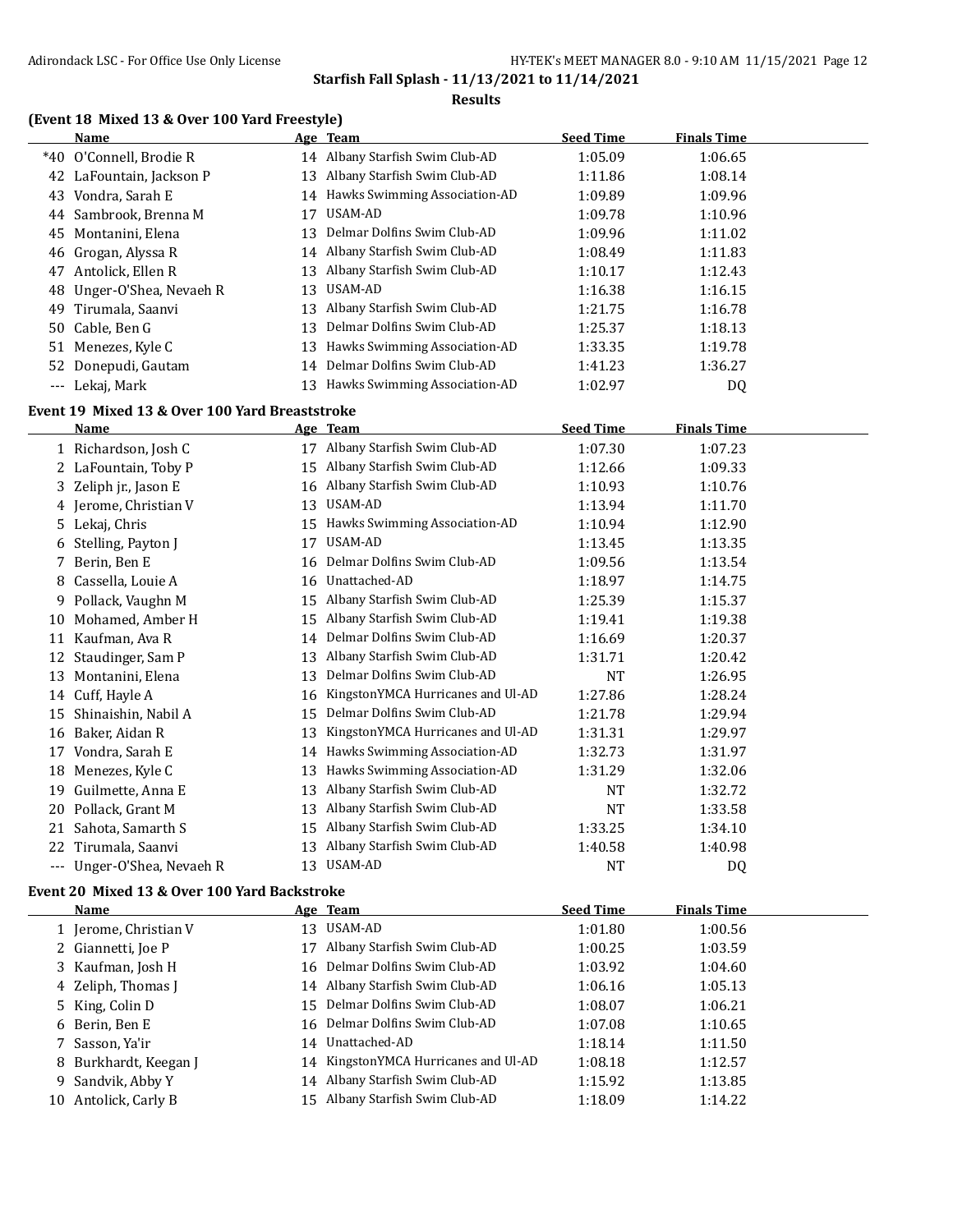#### **Results**

## **(Event 20 Mixed 13 & Over 100 Yard Backstroke)**

|    | <b>Name</b>            |    | Age Team                          | <b>Seed Time</b> | <b>Finals Time</b> |
|----|------------------------|----|-----------------------------------|------------------|--------------------|
|    | 11 Ball, Ana A         | 14 | Albany Starfish Swim Club-AD      | 1:24.25          | 1:14.24            |
| 12 | Deitz, Makenna R       | 15 | Albany Starfish Swim Club-AD      | 1:14.47          | 1:14.68            |
| 13 | Peters, Luke M         | 13 | Delmar Dolfins Swim Club-AD       | 1:15.60          | 1:14.81            |
| 14 | Pollack, Vaughn M      | 15 | Albany Starfish Swim Club-AD      | NT               | 1:14.91            |
| 15 | Guilmette, Anna E      | 13 | Albany Starfish Swim Club-AD      | 1:19.28          | 1:14.93            |
| 16 | Cronlund, Miranda M    | 13 | Delmar Dolfins Swim Club-AD       | 1:14.67          | 1:15.27            |
| 17 | Sahota, Samarth S      | 15 | Albany Starfish Swim Club-AD      | 1:21.52          | 1:17.53            |
| 18 | LaFountain, Jackson P  | 13 | Albany Starfish Swim Club-AD      | 1:18.72          | 1:18.11            |
| 19 | Montanini, Elena       | 13 | Delmar Dolfins Swim Club-AD       | 1:17.52          | 1:19.76            |
| 20 | Napoli, Nick J         | 13 | Hawks Swimming Association-AD     | 1:26.63          | 1:21.05            |
| 21 | Sambrook, Brenna M     | 17 | USAM-AD                           | 1:20.25          | 1:22.33            |
| 22 | Pearlstein, Dan E      | 14 | Albany Starfish Swim Club-AD      | NT               | 1:22.57            |
| 23 | Antolick, Ellen R      | 13 | Albany Starfish Swim Club-AD      | 1:31.52          | 1:23.62            |
| 24 | O'Connell, Brodie R    | 14 | Albany Starfish Swim Club-AD      | 1:20.20          | 1:24.07            |
| 25 | Grogan, Alyssa R       | 14 | Albany Starfish Swim Club-AD      | 1:36.97          | 1:25.69            |
| 26 | Unger-O'Shea, Nevaeh R | 13 | USAM-AD                           | 1:24.25          | 1:25.79            |
| 27 | Cuff, Hayle A          | 16 | KingstonYMCA Hurricanes and Ul-AD | 1:23.94          | 1:25.85            |
| 28 | Pollack, Grant M       | 13 | Albany Starfish Swim Club-AD      | NT               | 1:27.97            |
| 29 | Menezes, Kyle C        | 13 | Hawks Swimming Association-AD     | 1:26.71          | 1:29.08            |
| 30 | Cable, Ben G           | 13 | Delmar Dolfins Swim Club-AD       | NT               | 1:29.95            |
| 31 | Tirumala, Saanvi       | 13 | Albany Starfish Swim Club-AD      | 1:48.37          | 1:38.53            |
| 32 | Donepudi, Gautam       | 14 | Delmar Dolfins Swim Club-AD       | 2:10.22          | 1:45.98            |
|    |                        |    |                                   |                  |                    |

## **Event 21 Mixed 13 & Over 100 Yard Butterfly**

|    | Name                   |    | Age Team                          | <b>Seed Time</b> | <b>Finals Time</b> |
|----|------------------------|----|-----------------------------------|------------------|--------------------|
| 1  | Jerome, Christian V    | 13 | USAM-AD                           | 55.23            | 54.69              |
| 2  | Richardson, Josh C     | 17 | Albany Starfish Swim Club-AD      | 57.04            | 58.20              |
| 3  | Kaback, Max F          | 17 | Albany Starfish Swim Club-AD      | 54.64            | 58.43              |
| 4  | Brock, Hayden G        | 17 | Delmar Dolfins Swim Club-AD       | 58.83            | 58.63              |
| 5  | Hershberg, Jacob C     | 13 | Delmar Dolfins Swim Club-AD       | 1:00.38          | 59.97              |
| 6  | LaFountain, Benjamin P | 19 | Albany Starfish Swim Club-AD      | 58.20            | 1:01.36            |
|    | Napoli, Julia R        | 15 | Hawks Swimming Association-AD     | 1:01.96          | 1:03.79            |
| 8  | Zeliph jr., Jason E    | 16 | Albany Starfish Swim Club-AD      | 1:04.06          | 1:03.85            |
| 9  | Sasson, Ya'ir          | 14 | Unattached-AD                     | 1:03.89          | 1:05.19            |
| 10 | King, Colin D          | 15 | Delmar Dolfins Swim Club-AD       | 1:07.97          | 1:05.31            |
| 11 | Kaufman, Josh H        | 16 | Delmar Dolfins Swim Club-AD       | 1:05.59          | 1:05.42            |
| 12 | Bulumulla, Vidhu D     | 16 | Albany Starfish Swim Club-AD      | 1:04.16          | 1:06.21            |
| 13 | Giannetti, Joe P       | 17 | Albany Starfish Swim Club-AD      | 1:01.41          | 1:06.49            |
| 14 | Staudinger, Sam P      | 13 | Albany Starfish Swim Club-AD      | 1:08.29          | 1:06.64            |
| 15 | LaFountain, Nathan P   | 17 | Albany Starfish Swim Club-AD      | 1:01.23          | 1:07.88            |
| 16 | Kaufman, Ava R         | 14 | Delmar Dolfins Swim Club-AD       | 1:06.51          | 1:08.56            |
| 17 | Travis, Jasper E       | 14 | USAM-AD                           | <b>NT</b>        | 1:08.90            |
| 18 | Otis, Katie M          | 15 | Hawks Swimming Association-AD     | 1:06.33          | 1:09.39            |
| 19 | Fink, Jayme S          | 16 | Albany Starfish Swim Club-AD      | 1:08.51          | 1:10.47            |
| 20 | Lekaj, Chris           | 15 | Hawks Swimming Association-AD     | 1:10.09          | 1:10.85            |
| 21 | Stelling, Payton J     | 17 | USAM-AD                           | <b>NT</b>        | 1:11.74            |
| 22 | Dheeradhada, Ally J    | 14 | Albany Starfish Swim Club-AD      | 1:12.22          | 1:12.36            |
| 23 | Berin, Ben E           | 16 | Delmar Dolfins Swim Club-AD       | 1:15.68          | 1:13.61            |
| 24 | Mohamed, Amber H       | 15 | Albany Starfish Swim Club-AD      | 1:12.77          | 1:14.92            |
| 25 | Pearlstein, Dan E      | 14 | Albany Starfish Swim Club-AD      | 1:15.20          | 1:15.13            |
| 26 | Ejanda, Charles A      | 16 | Delmar Dolfins Swim Club-AD       | NT               | 1:16.37            |
| 27 | Cuff, Hayle A          | 16 | KingstonYMCA Hurricanes and Ul-AD | 1:20.24          | 1:25.25            |